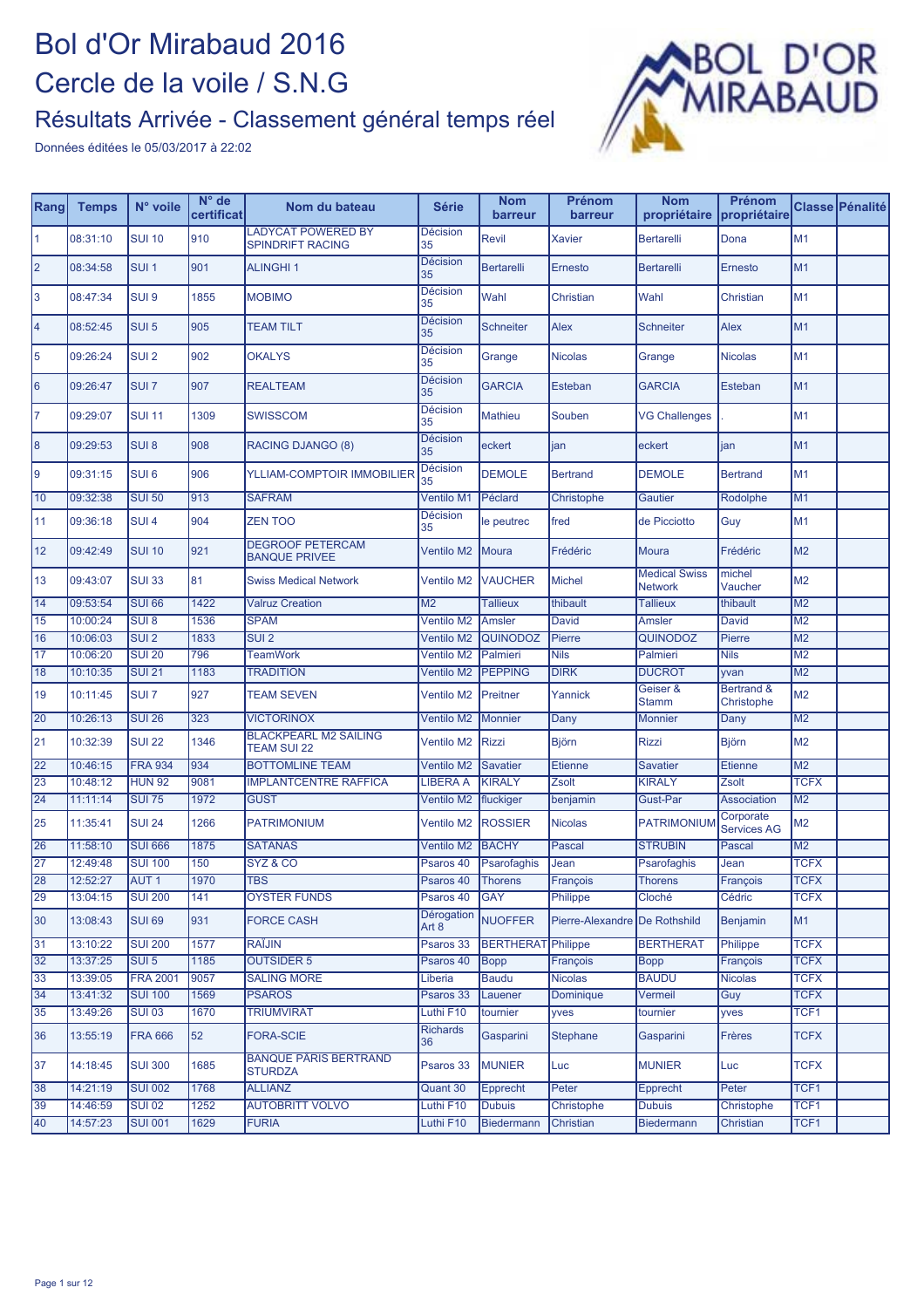# Bol d'Or Mirabaud 2016 Cercle de la voile / S.N.G

## Résultats Arrivée - Classement général temps réel



| Rang            | <b>Temps</b> | N° voile         | $N^{\circ}$ de<br>certificat | Nom du bateau                 | <b>Série</b>                   | <b>Nom barreur</b>  | Prénom<br>barreur          | <b>Nom</b><br>propriétaire        | Prénom<br>propriétaire          |                  | Classe Pénalité |
|-----------------|--------------|------------------|------------------------------|-------------------------------|--------------------------------|---------------------|----------------------------|-----------------------------------|---------------------------------|------------------|-----------------|
| 41              | 15:22:16     | <b>SUI 2720</b>  | 129                          | <b>ARDIZIO</b>                | Luthi 33                       | <b>WAVRE</b>        | Dominique                  | <b>BEAUSSE</b>                    | Eric                            | TCF <sub>1</sub> |                 |
| 42              | 15:28:09     | <b>SUI 008</b>   | $-16-$                       | <b>EAGLE 20XXL</b>            | Eagle 20<br><b>XXL</b>         | Maeder              | <b>Robin</b>               | DI<br><b>PIETRANTONIO</b>         | <b>Mario</b>                    | C <sub>1</sub>   |                 |
| 43              | 15:37:31     | <b>SUI 3601</b>  | 3601                         | <b>BLACK SWAN</b>             | Luthi 36<br><b>Classic</b>     | De Weck             | Philippe                   | De Weck                           | Philippe                        | TCF1             |                 |
| 44              | 15:57:20     | <b>SUI 830</b>   | 242                          | <b>ASST'KO</b>                | <b>T830</b>                    | Captain             | Popeye                     | <b>FRATTINI</b>                   | Paul                            | TCF <sub>1</sub> |                 |
| 45              | 16:14:02     | <b>SUI 700</b>   | 1912                         | <b>KERR</b>                   | <b>Psaros</b><br>33            | Kerr                | <b>Jean Olivier</b>        | Kerr                              | <b>Jean Olivier</b>             | <b>TCFX</b>      |                 |
| 46              | 17:16:45     | <b>SUI 86</b>    | $-09-$                       | <b>NO NAME</b>                | Nacra 20<br>infusion<br>carbon | <b>Born</b>         | Jean-Jacques               | <b>Born</b>                       | Jean-Jacques                    | C <sub>1</sub>   |                 |
| 47              | 17:48:06     | <b>SUI 998</b>   | 1826                         | EOLE <sub>7</sub>             | <b>JPK 998</b>                 | Haldimann           | Jean-Luc                   | <b>Ballanfat</b>                  | <b>Maxime</b>                   | TCF <sub>2</sub> |                 |
| 48              | 17:52:48     | <b>SUI 22</b>    | 331                          | <b>BODY &amp; SOUL</b>        | Luthi<br>1150                  | <b>BOTTGE</b>       | <b>Thierry</b>             | <b>Syndict AZP</b>                | p.a. M. Daniel<br><b>BOTTGE</b> | TCF1             |                 |
| 49              | 18:30:10     | <b>FRA 138</b>   | 291                          | <b>PRO YACHTING</b>           | Luthi 34                       | <b>SEGURET</b>      | philippe                   | <b>SEGURET /</b><br><b>CHAPUY</b> | philippe /<br>thierry           | TCF1             |                 |
| 50              | 18:39:32     | <b>SUI 606</b>   | $-15-$                       | <b>TRINITY</b>                | ventilo<br>609                 | <b>PFUND</b>        | tristan                    | <b>PFUND</b>                      | tristan                         | C <sub>1</sub>   |                 |
| 51              | 18:40:19     | <b>SUI 80</b>    | 112                          | <b>ANGRYBIRD</b>              | <b>Toucan</b>                  | Grept               | René                       | Grept                             | René                            | TCF <sub>2</sub> |                 |
| 52              | 18:42:15     | <b>SUI 888</b>   | 1934                         | dupin1820-Twister             | <b>MELGES</b><br>32            | Deryng              | Jean-Marc                  | Deryng                            | Jean-Marc                       | TCF1             |                 |
| 53              | 18:43:24     | <b>SUI 62</b>    | $-17-$                       | <b>MOLESON IMPRESSIONS</b>    | <b>Flying</b><br>Phantom       | <b>FEDRIGUCCI</b>   | Marco                      | <b>FEDRIGUCCI</b>                 | Marco                           | C <sub>1</sub>   |                 |
| $\overline{54}$ | 18:44:56     | <b>SUI 871</b>   | $-18-$                       | <b>ARMEN</b>                  | Nacra 18                       | <b>JUTZI</b>        | <b>Vincent</b>             | <b>JUTZI</b>                      | <b>Vincent</b>                  | C <sub>1</sub>   |                 |
| 55              | 18:54:18     | <b>SUI 1012</b>  | 274                          | <b>BELOTTI</b>                | Mysphi<br>47                   | <b>FERT</b>         | Jean-Claude                | <b>FERT</b>                       | Jean-Claude                     | TCF1             |                 |
| 56              | 18:58:25     | Z <sub>1</sub>   | 9178                         | <b>EXOSET</b>                 | LUTHI                          | Engel               | <b>Bruno</b>               | <b>HERRADA</b>                    | Emmanuel                        | <b>NJ</b>        |                 |
| 57              | 19:03:08     | <b>SUI 001</b>   | 1737                         | <b>SEGELWERT</b>              | Quant 30                       | Zimmerli            | <b>Andreas</b>             | Zimmerli                          | Andreas                         | TCF <sub>1</sub> |                 |
| $\overline{58}$ | 19:03:33     | <b>SUI 34</b>    | 103                          | <b>PERCHETTE</b>              | Luthi 34                       | Patry               | Serge                      | Patry                             | Serge                           | TCF <sub>1</sub> |                 |
| 59              | 19:04:59     | <b>SUI 330</b>   | 1331                         | <b>DENTUSO 4</b>              | Seacart<br>30GP                | <b>GALLIMARD</b>    | Christian                  | <b>GALLIMARD</b>                  | Christian                       | M1               |                 |
| 60              | 19:05:32     | <b>FRA 33</b>    | 1846                         | <b>L'EGGER</b>                | Toucan                         | Magnin              | Christophe                 | Magnin                            | Christophe                      | TCF <sub>2</sub> |                 |
| 61              | 19:05:44     | $SUI$ 1          | 593                          | ZÉNITUDE                      | Aebi 950                       | Fayet               | Pierre                     | Fayet                             | Pierre                          | TCF <sub>2</sub> |                 |
| 62              | 19:06:13     | <b>SUI 54</b>    | 445                          | <b>ATALANTE</b>               | <b>Toucan</b>                  | <b>Naville</b>      | Pierre-André               | <b>Naville</b>                    | Pierre-André                    | TCF <sub>2</sub> |                 |
| 63              | 19:06:56     | <b>SUI 221</b>   | 943                          | <b>MEA HUNA</b>               | Grand<br><b>Surprise</b>       | Haegi               | Christian                  | Haegi                             | Christian                       | <b>GS</b>        |                 |
| 64              | 19:07:42     | <b>SUI 2505</b>  | 1928                         | WWW.FARR25.CH                 | Farr 25                        | <b>Schertenleib</b> | Sébastien                  | <b>GROSSU</b>                     | Horia                           | TCF <sub>3</sub> |                 |
| $\overline{65}$ | 19:08:02     | <b>SUI 8890</b>  | 246                          | <b>DERNIERE MINUTE</b>        | Luthi 990                      | Laurent             | Olivier                    | Laurent                           | <b>Olivier</b>                  | TCF <sub>2</sub> |                 |
| 66              | 19:08:19     | <b>SUI 29</b>    | 226                          | <b>TAKATA</b>                 | Grand<br><b>Surprise</b>       | Jutzi               | Pierre                     | Jutzi                             | Pierre                          | <b>GS</b>        |                 |
| 67              | 19:09:46     | <b>SUI 278</b>   | 176                          | <b>SIBUYA</b>                 | Grand<br><b>Surprise</b>       | De Groote           | Thierry                    | De Groote                         | <b>Thierry</b>                  | <b>GS</b>        |                 |
| 68              | 19:10:22     | SUI2             | 260                          | <b>SYNECO</b>                 | Luthi 870                      | Zbinden             | <b>Alfred</b>              | Zbinden                           | <b>Alfred</b>                   | TCF <sub>2</sub> |                 |
| 69              | 19:10:31     | <b>SUI 21</b>    | 412                          | <b>EXPSAROS</b>               | <b>Toucan</b>                  | <b>GETAZ</b>        | Olivier                    | Gétaz                             | Olivier                         | TCF <sub>2</sub> |                 |
| $\overline{70}$ | 19:11:33     | <b>SUI 27</b>    | 563                          | 50 ÈME HURLANTS               | Luthi 952                      | <b>PICTET</b>       | Olivier                    | <b>PICTET</b>                     | Olivier                         | TCF <sub>2</sub> |                 |
| 71              | 19:11:40     | <b>SUI 72</b>    | 1953                         | <b>OTTOCINQUE</b>             | <b>Esse 850</b>                | <b>Massard</b>      | Alexandre                  | Massard                           | <b>Alexandre</b>                | TCF <sub>2</sub> |                 |
| 72              | 19:12:10     | <b>SUI 1525</b>  | 320                          | <b>VERBEL - POOPY EXPRESS</b> | Proto<br><b>ABC</b>            | <b>Milliquet</b>    | <b>Richard</b>             | <b>Milliquet</b>                  | <b>Richard</b>                  | TCF <sub>3</sub> |                 |
| 73              | 19:12:37     | <b>SUI 076</b>   | 1816                         | <b>DARNETAL</b>               | <b>Esse 850</b>                | Pertuiset           | David                      | <b>Pertuiset</b>                  | David                           | TCF <sub>2</sub> |                 |
| $\overline{74}$ | 19:13:09     | <b>SUI 58</b>    | 139                          | <b>DEVI</b>                   | Toucan                         | <b>Barbé</b>        | Pierre                     | <b>Barbé</b>                      | Pierre                          | TCF <sub>2</sub> |                 |
| 75              | 19:14:17     | $SUI$ 5          | 358                          | <b>WANTED</b>                 | LUTHI                          | GaudiN-BERDOZ mVM   |                            | gaudin-berdoz                     | <b>MVM</b>                      | TCF <sub>2</sub> |                 |
| 76              | 19:14:34     | <b>SUI 17701</b> | 55                           | <b>METEORITE</b>              | Modulo<br>105                  | <b>Buholzer</b>     | Pierre                     | <b>Buholzer</b>                   | Pierre                          | TCF1             |                 |
| 77              | 19:14:46     | <b>SUI 952</b>   | 334                          | <b>TARANGAU</b>               | Luthi 952                      | <b>ROCH</b>         | <b>SCHENK</b>              | <b>VULLIEZ</b>                    | David                           | TCF <sub>2</sub> |                 |
| 78              | 19:15:00     | <b>SUI 2011</b>  | 1559                         | <b>UNIQ</b>                   | quant28                        | Valente             | Jacques                    | <b>FERT</b>                       | <b>Didier</b>                   | TCF <sub>1</sub> |                 |
| 79              | 19:15:29     | <b>SUI 86</b>    | 1719                         | <b>BACHI BOUZOUK</b>          | Grand<br><b>Surprise</b>       | <b>Schopfer</b>     | Joshua                     | Schopfer                          | <b>Bernard</b>                  | <b>GS</b>        |                 |
| 80              | 19:16:01     | <b>SUI 27</b>    | 1256                         | <b>TOUCAN27</b>               | <b>Toucan</b>                  | <b>GAILLARD</b>     | <b>CHRISTOPHE GAILLARD</b> |                                   | <b>CHRISTOPHE TCF2</b>          |                  |                 |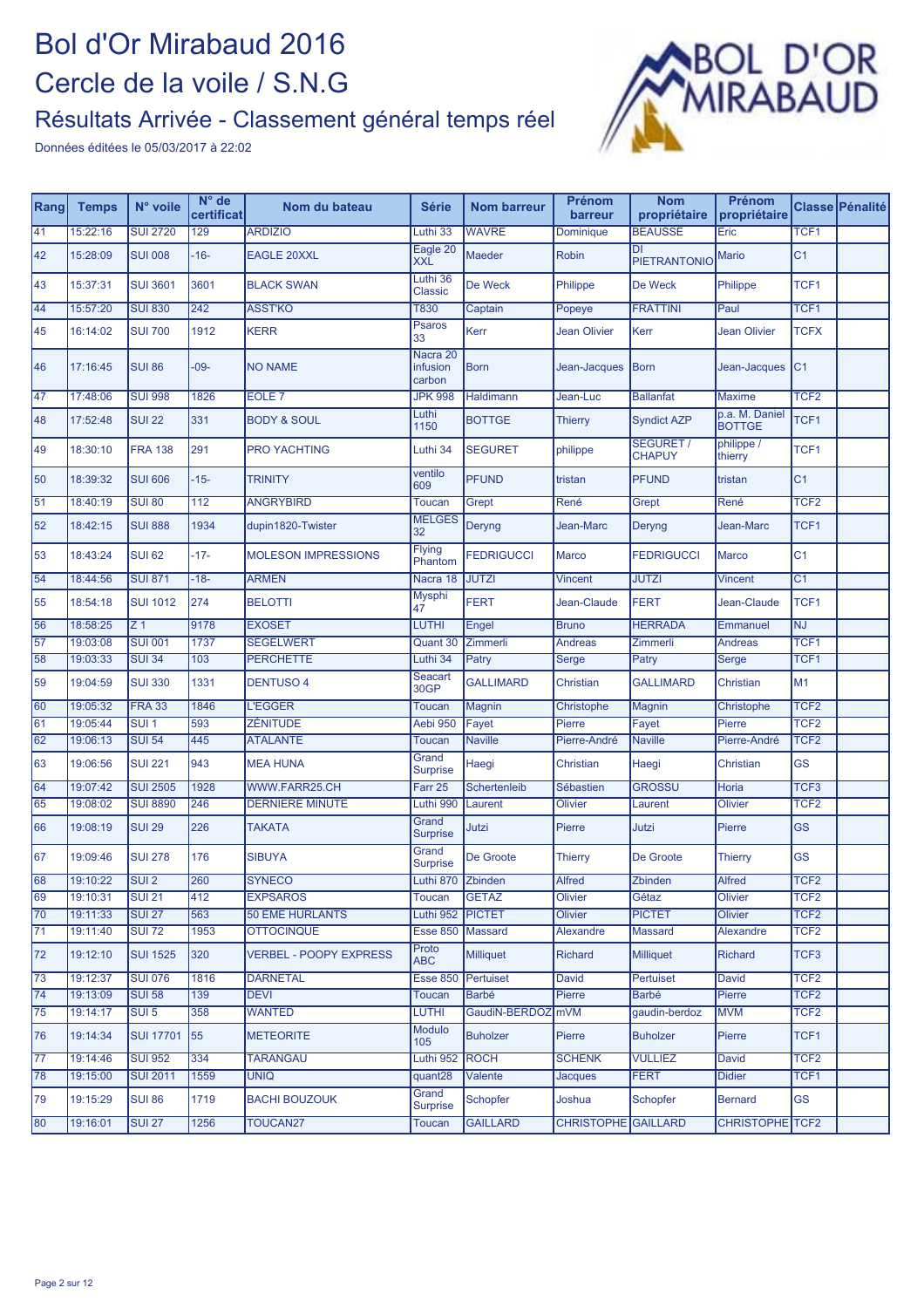

| Rang            | <b>Temps</b>         | N° voile                           | $N^{\circ}$ de<br>certificat | Nom du bateau                | <b>Série</b>                       | <b>Nom barreur</b>           | Prénom<br>barreur         | <b>Nom</b><br>propriétaire       | Prénom<br>propriétaire    |                                      | <b>Classe Pénalité</b> |
|-----------------|----------------------|------------------------------------|------------------------------|------------------------------|------------------------------------|------------------------------|---------------------------|----------------------------------|---------------------------|--------------------------------------|------------------------|
| 81              | 19:16:12             | <b>SUI 11</b>                      | 1244                         | <b>MAKI</b>                  | Luthi 870                          | Dériaz                       | Guy                       | <b>Dériaz</b>                    | Guy                       | TCF <sub>2</sub>                     |                        |
| 82              | 19:16:15             | FRA <sub>1</sub>                   | 374                          | <b>TIXWAY</b>                | Grand<br><b>Surprise</b>           | <b>RAPHOZ</b>                | Philippe                  | <b>RAPHOZ</b>                    | Philippe                  | <b>GS</b>                            |                        |
| 83              | 19:16:28             | <b>SUI 990</b>                     | 191                          | <b>IKI</b>                   | Luthi 990                          | <b>Bals</b>                  | André                     | <b>Bals</b>                      | André                     | TCF <sub>2</sub>                     |                        |
| 84              | 19:16:39             | <b>SUI 124</b>                     | 187                          | <b>ELPÉNOR III</b>           | Grand<br><b>Surprise</b>           | Iselin                       | Christophe                | Iselin                           | Christophe                | <b>GS</b>                            |                        |
| 85              | 19:16:49             | <b>FRA 15</b>                      | 8034                         | <b>OSSIAN</b>                | <b>OPEN</b><br>7.50                | <b>Costes</b>                | Ferdinand                 | <b>Costes</b>                    | Ferdinand                 | TCF <sub>2</sub>                     |                        |
| 86              | 19:17:03             | <b>SUI 25</b>                      | 1407                         | THE FIREFLY                  | C <sub>1</sub>                     | <b>GEISER</b>                | Alexandre                 | <b>FONDATION</b><br><b>BOREL</b> | Alexandre<br>Geiser       | TCF <sub>3</sub>                     |                        |
| 87              | 19:17:14             | <b>SUI 16</b>                      | 336                          | <b>SHARKY</b>                | Luthi 870                          | Guignard                     | <b>Blaise</b>             | Guignard                         | <b>Blaise</b>             | TCF <sub>2</sub>                     |                        |
| 88              | 19:17:22             | <b>SUI 180</b>                     | 702                          | PUMP-IT-UP                   | Grand<br><b>Surprise</b>           | Vandini                      | Alexandre                 | Vandini                          | Alexandre                 | <b>GS</b>                            |                        |
| 89              | 19:17:23             | <b>SUI 1845</b>                    | 508                          | <b>SUMUMM</b>                | Farr 30                            | Moersch                      | Pierre                    | <b>FONTANNAZ</b>                 | <b>Manuel</b>             | TCF <sub>2</sub>                     |                        |
| 90              | 19:17:32             | <b>SUI 2000</b>                    | 67                           | <b>MAGICOPAPACARLO</b>       | Frers 32                           | <b>Baumann</b>               | Christoph                 | <b>Baumann</b>                   | Christoph                 | TCF <sub>2</sub>                     |                        |
| 91              | 19:17:49             | <b>SUI 70</b>                      | 553                          | <b>ISIS</b>                  | Grand<br><b>Surprise</b>           | <b>HUBER</b>                 | <b>Daniel</b>             | <b>HUBER</b>                     | Daniel                    | <b>GS</b>                            |                        |
| 92              | 19:17:51             | <b>SUI 245</b>                     | 1070                         | <b>DÉCOUVERTES</b>           | Grand<br><b>Surprise</b>           | Wagen                        | Peter                     | Wagen                            | Peter                     | <b>GS</b>                            |                        |
| 93              | 19:18:03             | <b>FRA 10</b>                      | 259                          | <b>MORPHO BY KURT SALMON</b> | Grand<br><b>Surprise</b>           | <b>MECHELANY</b>             | Jean-Marie                | <b>MECHELANY</b>                 | Jean-Marie                | <b>GS</b>                            |                        |
| 94              | 19:18:12             | <b>FRA 770</b>                     | 1099                         | <b>TITINOU</b>               | Luthi 770                          | <b>Saint Laurent</b>         | Renaud                    | <b>Saint Laurent</b>             | Renaud                    | TCF <sub>3</sub>                     |                        |
| 95              | 19:18:34             | <b>SUI 46</b>                      | 378                          | <b>APSARA</b>                | Grand<br><b>Surprise</b>           | <b>GIRARDET</b>              | Yvan                      | <b>GIRARDET</b>                  | Yvan                      | <b>GS</b>                            |                        |
| 96              | 19:18:36             | <b>FRA 025</b>                     | 8074                         | <b>OPEN'R</b>                | <b>OPEN</b><br>7.50                | Good                         | Morgan                    | <b>BARGIBANT</b>                 | <b>GRÉGOIRE</b>           | TCF <sub>2</sub>                     |                        |
| $\overline{97}$ | 19:19:33             | <b>SUI 79</b>                      | 525                          | <b>GASTON III</b>            | Toucan                             | Soreau                       | Benoit-Charles Soreau     |                                  | <b>Benoit-Charles</b>     | TCF <sub>2</sub>                     |                        |
| 98              | 19:20:10             | <b>SUI 113</b>                     | $-08-$                       | <b>AIOLOS SAILING TEAM</b>   | Nacra 20<br><b>FCS</b>             | <b>GÄUMANN</b>               | <b>Matthias</b>           | <b>GÄUMANN</b>                   | <b>Matthias</b>           | C <sub>1</sub>                       |                        |
| 99              | 19:20:15             | <b>FRA 244</b>                     | 1087                         | <b>CHAMAN</b>                | Grand<br><b>Surprise</b>           | Frey                         | Christophe                | Frey                             | Christophe                | <b>GS</b>                            |                        |
| 100             | 19:20:22             | <b>FRA 019</b>                     | 1168                         | <b>BOIS DRESSES</b>          | OPEN75                             | <b>GIROD</b>                 | François                  | <b>THEET</b>                     | Christian                 | TCF <sub>2</sub>                     |                        |
| 101             | 19:20:33             | <b>SUI 121</b>                     | 1428                         | <b>PAPACARLO .X</b>          | <b>Esse 850</b>                    | Pedrazzini                   | Matteo                    | Pedrazzini                       | <b>Benedetto</b>          | TCF <sub>2</sub>                     |                        |
| 102             | 19:20:52             | <b>SUI 200</b>                     | 1                            | <b>FLASH</b>                 | Grand<br><b>Surprise</b>           | <b>GAY</b>                   | <b>Maurice</b>            | <b>GAY</b>                       | <b>Maurice</b>            | <b>GS</b>                            |                        |
| 103             | 19:21:12             | <b>SUI 643</b>                     | 383                          | <b>GREENWATT.CH</b>          | <b>Surprise</b>                    | Reinhardt                    | Frank                     | <b>Reinhardt</b>                 | Frank                     | $\overline{\mathsf{S}\mathsf{U}}$    |                        |
| 104             | 19:21:13             | <b>SUI 20</b>                      | 564                          | <b>WAROG</b>                 | Toucan                             | <b>GOUZER</b>                | Yves                      | <b>GOUZER</b>                    | Yves                      | TCF <sub>2</sub>                     |                        |
| 105             | 19:21:31             | <b>SUI 9699</b>                    | 330                          | <b>Tony Lerch</b>            | Luthi 33<br><b>Cruiser</b>         | Lerch                        | Tony                      | Lerch                            | Tony                      | TCF <sub>2</sub>                     |                        |
| 106             | 19:22:01             | <b>SUI 42</b>                      | 571                          | <b>GRYFFINDOR</b>            | Grand<br><b>Surprise</b>           | <b>PELLACANI</b>             | Paolo                     | <b>PELLACANI</b>                 | Paolo                     | <b>GS</b>                            |                        |
| 107             | 19:22:23             | <b>GBR</b><br>1328L                | 324                          | 3D NEXUS - CORIACE2          | 6.5 m SI                           | Rousselle                    | Coriolan                  | Rousselle                        | Coriolan                  | TCF3                                 |                        |
| 108             | 19:22:34             | FRA 8                              | 859                          | <b>FLOPHIL IV</b>            | A 35                               | Fichard                      | <b>Bernard</b>            | Fichard                          | Bernard                   | TCF <sub>3</sub>                     |                        |
| 109             | 19:22:52             | <b>SUI 518</b>                     | 1660                         | <b>SKYRIM</b>                | <b>Surprise</b>                    | Fabre                        | <b>Nicolas</b>            | Fabre                            | <b>Nicolas</b>            | $\overline{\mathsf{SU}}$             |                        |
| 110             | 19:22:58             | <b>ITA 042</b>                     | 1678                         | <b>SKYFALL</b>               | <b>UFO 28</b><br><b>OD</b>         | <b>CURSCHELLAS</b> Thierry   |                           | <b>CURSCHELLAS</b> Thierry       |                           | TCF <sub>2</sub>                     |                        |
| 111             | 19:23:15             | <b>SUI 2279</b>                    | 392                          | <b>VIRUS</b><br><b>JAMEZ</b> | X 372                              | Menétrey                     | Maxence                   | <b>MENETREY</b>                  | <b>Régis</b>              | TCF3                                 |                        |
| 112<br>113      | 19:23:22             | <b>SUI 77</b><br><b>SUI 140</b>    | 1146                         | <b>STORM</b>                 | J/92S                              | <b>LANZREIN</b>              | alexander                 | <b>LANZREIN</b>                  | alexander                 | TCF <sub>3</sub><br>TCF <sub>2</sub> |                        |
| 114             | 19:23:34<br>19:23:57 | <b>FRA 279</b>                     | 2023                         | <b>SIX TOYS</b>              | <b>Esse 850</b>                    | Rottet<br>le bouedec         | <b>Michel</b>             | Rottet                           | <b>Michel</b>             | C1                                   |                        |
|                 |                      |                                    | $-03-$                       |                              | Tornado                            |                              | eric                      | le bouedec                       | eric                      |                                      |                        |
| 115<br>116      | 19:24:05<br>19:24:21 | <b>FRA 581</b><br>SUI <sub>9</sub> | 34<br>388                    | <b>CROSS</b><br><b>BALOO</b> | <b>First 40.7</b><br><b>Toucan</b> | Arnulf<br><b>DE LASTELLE</b> | Janine et Eric<br>Laurent | Arnulf<br><b>DE LASTELLE</b>     | Janine et Eric<br>Laurent | TCF <sub>3</sub><br>TCF <sub>2</sub> |                        |
| 117             | 19:24:46             | <b>SUI 24</b>                      | 8049                         | <b>TEAM KEKSZALAG</b>        | <b>SAPHIRE</b>                     | Nagy                         | Attila                    | <b>SAPPHIRE</b>                  |                           | TCF3                                 |                        |
| 118             | 19:24:51             | <b>SUI 102</b>                     | 349                          | <b>LITTLE NEMO 2</b>         | FM27OD<br>Grand                    | <b>Borter</b>                | <b>Bernard</b>            | <b>BORTER</b>                    | Alfred                    | <b>GS</b>                            |                        |
|                 |                      |                                    |                              |                              | <b>Surprise</b>                    |                              |                           |                                  |                           |                                      |                        |
| 119             | 19:25:43             | <b>SUI 263</b>                     | 1211                         | PILE OU FACE                 | <b>Surprise</b><br>Grand           | Mermoud                      | Damien                    | Mermoud                          | Damien                    | <b>SU</b>                            |                        |
| 120             | 19:27:19             | <b>FRA 276</b>                     | 611                          | <b>AIVEUNZDOR</b>            | <b>Surprise</b>                    | <b>BARNOUD</b>               | <b>Michel</b>             | <b>BARNOUD</b>                   | Michel                    | <b>GS</b>                            |                        |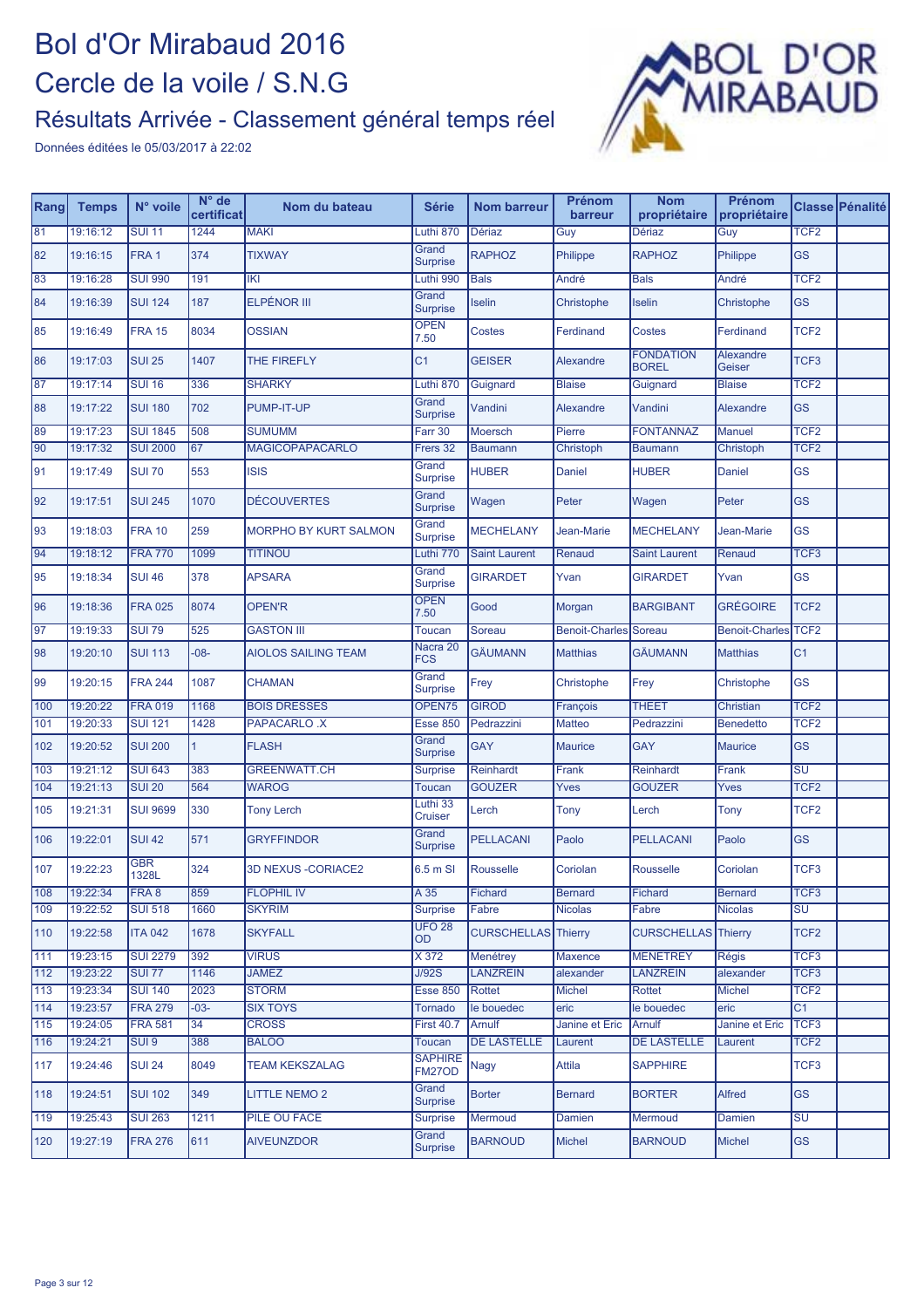## Bol d'Or Mirabaud 2016 Cercle de la voile / S.N.G

#### Résultats Arrivée - Classement général temps réel



| Rang             | <b>Temps</b>         | N° voile                      | $N^{\circ}$ de<br>certificat | Nom du bateau                  | <b>Série</b>                      | <b>Nom barreur</b> | Prénom<br>barreur              | <b>Nom</b><br>propriétaire       | Prénom<br>propriétaire          |                        | Classe Pénalité |
|------------------|----------------------|-------------------------------|------------------------------|--------------------------------|-----------------------------------|--------------------|--------------------------------|----------------------------------|---------------------------------|------------------------|-----------------|
| 121              | 19:27:44             | <b>SUI 179</b>                | 680                          | <b>EAUX-SECOURS</b>            | <b>Surprise</b>                   | kauffmann          | nicolas                        | kauffmann                        | nicolas                         | $\overline{\text{SU}}$ |                 |
| 122              | 19:28:28             | <b>SUI 36</b>                 | 1566                         | <b>VIRE VENT IV</b>            | Swan<br>44MkII                    | Chiari             | Anne                           | <b>Bory</b>                      | <b>Maryse</b>                   | TCF <sub>3</sub>       |                 |
| $\overline{123}$ | 19:28:32             | FRA 65014                     | 8073                         | MACHSIMUS - DELMON INDUSTRIE   | Mach 6.5                          | <b>BLANCHOT</b>    | <b>HENRI</b>                   | <b>BLANCHOT</b>                  | <b>HENRI</b>                    | TCF <sub>3</sub>       |                 |
| $124$            | 19:28:35             | <b>CZE 830</b>                | 1878                         | <b>HEBE IV</b>                 | T 830                             | <b>SUNDERHAUF</b>  | <b>Zdenek</b>                  | <b>SUNDERHAUF</b>                | <b>Zdenek</b>                   | TCF <sub>1</sub>       |                 |
| 125              | 19:29:00             | <b>SUI 304</b>                | 297                          | <b>OLYMPIC</b>                 | Farr 30                           | Saudan             | Frédéric                       | <b>ERI Bancaire</b><br><b>SA</b> | Attn. F.<br>Saudan              | TCF <sub>2</sub>       |                 |
| 126              | 19:29:17             | <b>SUI 672</b>                | 1853                         | <b>PEPS</b>                    | <b>Surprise</b>                   | Weber              | Sandrine                       | Weber                            | Sandrine                        | SU                     |                 |
| 127              | 19:30:24             | SUI <sub>3</sub>              | 861                          | <b>WICKED AWESOME II</b>       | Luthi 990                         | <b>IRMINGER</b>    | Florian                        | <b>IRMINGER</b>                  | Irmgard                         | TCF <sub>2</sub>       |                 |
| 128              | 19:30:57             | <b>SUI 16</b>                 | 39                           | <b>CORDLESS</b>                | <b>Esse 850</b><br>inboard        | <b>MILLIQUET</b>   | <b>JACQUES</b>                 | <b>ZIEGLER</b>                   | <b>URS</b>                      | TCF <sub>3</sub>       |                 |
| 129              | 19:31:23             | <b>SUI 870</b>                | 1919                         | <b>MAELSTRÖM</b>               | Luthi 870                         | Roulin             | Philippe                       | Roulin                           | Philippe                        | TCF <sub>2</sub>       |                 |
| 130              | 19:31:41             | <b>SUI 682</b>                | 1296                         | <b>MORDICUS GIROD PISCINES</b> | <b>Surprise</b>                   | <b>GIROD</b>       | <b>Patrick</b>                 | Girod                            | Pierre                          | SU                     |                 |
| 131              | 19:31:56             | <b>SUI 150</b>                | 310                          | RATAJSKI PIERRE                | Grand<br><b>Surprise</b>          | Ratajski           | Pierre                         | Schoenlaub                       | Julien                          | <b>GS</b>              |                 |
| $\boxed{132}$    | 19:32:03             | <b>FRA 76</b>                 | 1804                         | <b>AMORE</b>                   | A31                               | <b>GALLIANO</b>    | Sébastien                      | Galliano                         | <b>Michel</b>                   | TCF <sub>3</sub>       |                 |
| 133              | 19:32:15             | <b>FRA 40</b>                 | 426                          | <b>WETZET</b>                  | Toucan                            | <b>BATAL</b>       | Pascal                         | <b>VIGNOLA</b>                   | Elisabeth,<br><b>Christelle</b> | TCF <sub>2</sub>       |                 |
| 134              | 19:32:21             | <b>SUI 92</b>                 | 1781                         | <b>ZEPHYROS</b>                | Grand<br><b>Surprise</b>          | <b>Pournaras</b>   | Constantin                     | Pournaras                        | Jean-Antoine                    | <b>GS</b>              |                 |
| 135              | 19:33:18             | <b>SUI 131</b>                | 1319                         | <b>FILOCHARD VII</b>           | Grand<br><b>Surprise</b>          | <b>BERGERAT</b>    | Olivier                        | <b>PASCHOUD</b>                  | Jean-François GS                |                        |                 |
| 136              | 19:33:26             | <b>SUI 11</b>                 | 1854                         | <b>STOP SKIN CANCER</b>        | XP <sub>33</sub>                  | Friedli            | André                          | Friedli                          | André                           | TCF <sub>3</sub>       |                 |
| 137              | 19:33:28             | <b>SUI 17</b>                 | 1981                         | <b>BEURRE NOISETTE</b>         | Jeudi 12                          | <b>SIMON</b>       | jonathan                       | <b>SIMON</b>                     | jonathan                        | TCF <sub>3</sub>       |                 |
| 138              | 19:33:38<br>19:33:47 | <b>SUI 132</b>                | 1452                         | MELGES24<br><b>LE CINQ</b>     | Melges 24                         | Bichelmeier        | Hans-Peter                     | Bichelmeier                      | Hans-Peter                      | TCF <sub>3</sub>       |                 |
| 139              |                      | SUI <sub>5</sub>              | 1727                         |                                | saphire 27                        | guggiari           | andré                          | anderegg<br>Club nautique        | thierry                         | TCF <sub>2</sub>       |                 |
| 140              | 19:34:09             | <b>SUI 693</b>                | 533                          | <b>L'ENVOL</b>                 | <b>Surprise</b><br><b>747 One</b> | <b>BECQUEMIE</b>   | <b>Tugdual</b>                 | Pully                            |                                 | <b>SU</b>              |                 |
| 141              | 19:34:39             | <b>SUI 747</b>                | 971                          | ASHCEND DIHOME                 | Design                            | <b>POU PUPP</b>    | Patrice                        | <b>BACHY</b>                     | Pascal                          | TCF <sub>3</sub>       |                 |
| $\sqrt{142}$     | 19:34:40             | <b>SUI 58</b>                 | 9130                         | <b>ZAGRARA</b>                 | Dolphin 81                        | Grütter            | Rémy                           | Grütter                          | Rémy                            | <b>NJ</b>              |                 |
| 143              | 19:35:08             | <b>SUI 76</b>                 | 335                          | CHAPPUIS HALDER & CO           | Grand<br><b>Surprise</b>          | <b>BRICHET</b>     | Thierry                        | <b>BRICHET</b>                   | Thierry                         | <b>GS</b>              |                 |
| 144              | 19:35:18             | <b>SUI 38</b>                 | 1701                         | <b>BLACKSWAN</b>               | Grand<br><b>Surprise</b>          | Perego             | <b>Vincent</b>                 | Perego                           | <b>Vincent</b>                  | <b>GS</b>              |                 |
| 145              | 19:35:59             | FRA 65015                     | 8065                         | <b>ALTERNATIVE SAILING</b>     | Mach 6.5                          | <b>JONES</b>       | <b>Mathieu</b>                 | <b>JONES</b>                     | <b>Mathieu</b>                  | TCF <sub>3</sub>       |                 |
| 146              | 19:37:06             | <b>GER 2013</b>               | 1817                         | <b>ALSA</b>                    | Lake 35                           | <b>Schwepcke</b>   | Peer<br><b>Thomas</b>          | Schwepcke                        | <b>Peer Thomas</b>              | TCF <sub>2</sub>       |                 |
| 147              | 19:37:14             | <b>FRA 29535</b>              | 1140                         | <b>SUPER JOSEPHINE</b>         | Super<br><b>Câlin 7.50</b>        | <b>BEAUTEMPS</b>   | Guy                            | <b>BEAUTEMPS</b>                 | Guy                             | TCF <sub>3</sub>       |                 |
| 148              | 19:37:19             | <b>SUI 13</b>                 | 1323                         | <b>Ulysse</b>                  | Luthi 870                         | <b>Richard</b>     | <b>Jacques</b><br>et Christine | <b>Richard</b>                   | Jacques et<br><b>Christine</b>  | TCF <sub>2</sub>       |                 |
| 149              | 19:37:24             | <b>SUI 7625</b>               | 1080                         | <b>CHASSE SPLEEN</b>           | Projection<br>762                 | Sancosme           | Manuel                         | Sancosme                         | Manuel                          | TCF <sub>3</sub>       |                 |
| 150              | 19:37:40             | <b>SUI 8713</b>               | 143                          | <b>SURFIN</b>                  | Finngulf<br>31                    | Aschwanden         | <b>Melchior</b>                | Aschwanden                       | <b>Melchior</b>                 | TCF <sub>3</sub>       |                 |
| 151              | 19:38:12             | <b>FRA 86</b>                 | $-06-$                       | <b>SCOUBIDOU</b>               | F18<br>Hobie-Cat CARRÉ<br>Wildcat |                    | <b>Nicolas</b>                 | <b>CARRÉ</b>                     | <b>Nicolas</b>                  | C1                     |                 |
| 152              | 19:38:27             | FRA 65012 8072                |                              | <b>SHARP</b>                   | Mach 6.5                          | pelpel             | yves                           | pelpel                           | yves                            | TCF <sub>3</sub>       |                 |
| 153              | 19:38:38             | <b>SUI 29</b>                 | 8056                         | <b>CHEMINEES POUJOULAT</b>     | <b>DIAM</b><br><b>24od</b>        | <b>STAMM</b>       | <b>BERNARD</b>                 | <b>STAMM</b>                     | <b>BERNARD</b>                  | M <sub>2</sub>         |                 |
| 154              | 19:38:42             | <b>FRA</b><br><b>FRA27575</b> | 1969                         | <b>MOJITO</b>                  | Grand<br><b>Surprise</b>          | <b>GUIOT</b>       | Xavier                         | <b>GUIOT</b>                     | Xavier                          | <b>GS</b>              |                 |
| 155              | 19:38:58             | FRA 15710 747                 |                              | <b>ILLICO TI VITTI TEAM</b>    | <b>747 One</b><br>Design          | <b>LEONE</b>       | Salvatore<br>Christian         | <b>LEONE</b>                     | <b>Salvatore</b><br>Christian   | TCF <sub>3</sub>       |                 |
| 156              | 19:39:39             | <b>SUI 671</b>                | 1199                         | <b>MALICE</b>                  | <b>Surprise</b>                   | Lanz               | Edgar                          | LANZ                             | <b>Thierry</b>                  | <b>SU</b>              |                 |
| 157              | 19:39:51             | SUI6                          | 161                          | <b>NANOOK</b>                  | Jeudi 12                          | Gerber             | Alain                          | Gerber                           | <b>Alain</b>                    | TCF <sub>3</sub>       |                 |
| 158              | 19:39:58             | $SUI$ $3$                     | 581                          | PISHY <sub>2</sub>             | Brenta 38                         | <b>Stenbolt</b>    | Gustav                         | <b>Stenbolt</b>                  | Gustav                          | TCF1                   |                 |
| 159              | 19:40:03             | <b>SUI 69</b>                 | 666                          | <b>EXPONENTIEL</b>             | Toucan                            | Früh               | Thomas                         | Früh                             | Thomas                          | TCF <sub>2</sub>       |                 |
| 160              | 19:40:14             | <b>SUI 006</b>                | 1118                         | <b>BIRKIBI</b>                 | Speed<br>Feet 18                  | <b>Dixon</b>       | <b>Michael</b>                 | <b>Dixon</b>                     | Michael                         | TCF4                   |                 |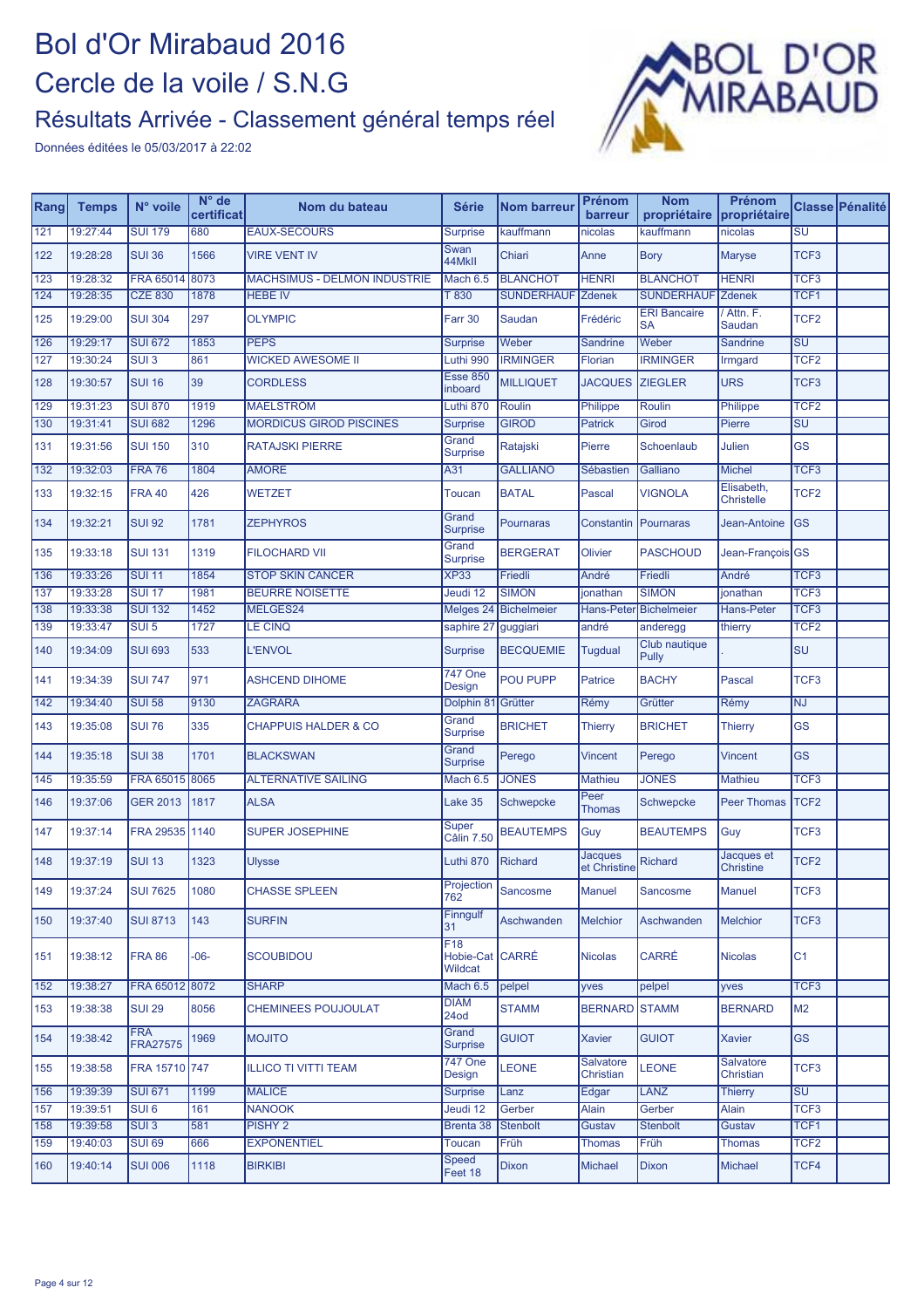

|     | Rang Temps     | $N^{\circ}$                    | $N^{\circ}$ de<br>voile certificat | Nom du<br>bateau                                     | <b>Série</b>               | <b>Nom barreur</b>             | <b>Prénom</b><br>barreur | Nom propriétaire                                          | Prénom propriétaire |                  | Classe Pénalité |
|-----|----------------|--------------------------------|------------------------------------|------------------------------------------------------|----------------------------|--------------------------------|--------------------------|-----------------------------------------------------------|---------------------|------------------|-----------------|
| 161 | 19:40:15       | SUI<br>36                      | 1978                               | <b>GREYZONE</b>                                      | Toucan                     | jaccaud                        | jean-paul                | Jean-paul                                                 | Jaccaud             | TCF <sub>2</sub> |                 |
| 162 | 19:40:30       | SUI<br>743                     | 1514                               | <b>MIRABAUD 3</b>                                    | Surprise                   | <b>SAGUIER</b>                 | <b>MARCELO</b>           | <b>SNG</b>                                                | <b>SNG</b>          | <b>SU</b>        |                 |
| 163 | 19:40:48       | <b>SUI</b><br>2278             | 231                                | <b>TANGARA</b>                                       | X 372<br>Sport             | <b>STRAUMANN</b>               | Daniel                   | <b>STRAUMANN</b>                                          | Daniel              | TCF3             |                 |
| 164 | 19:41:03       | <b>SUI</b><br>54               | 390                                | <b>DEEP BLUE</b>                                     | X 99                       | <b>VAUCHER</b>                 | Jean-Claude VAUCHER      |                                                           | Jean-Claude         | TCF3             |                 |
| 165 | 19:41:17       | <b>SUI</b><br>50               | 541                                | <b>PROTOS</b>                                        | Ex-Toucan                  | Pinget                         | Laurent                  | Pinget                                                    | Laurent             | TCF1             |                 |
| 166 | 19:41:20       | <b>SUI</b><br>114              | 1461                               | LOF<br><b>MACHINE</b>                                | 6.5 m SI                   | Reymond                        | Frédéric                 | Reymond                                                   | Frédéric            | TCF3             |                 |
| 167 | 19:41:32       | <b>SUI</b><br>39               | 1314                               | <b>KRUGER</b>                                        | <b>Xyacht</b><br>362       | <b>KRUGER</b>                  | Gaston                   | <b>KRUGER</b>                                             | Gaston              | TCF3             |                 |
| 168 | 19:41:43       | <b>SUI</b><br>39               | 1637                               | <b>ALPHARD 2</b>                                     | Toucan                     | Chenaux-Peitrequin Jean-Marcel |                          | Chenaux-Peitrequin                                        | Jean-Marcel         | TCF <sub>2</sub> |                 |
| 169 | 19:41:51       | <b>SUI</b><br>878              | 1921                               | <b>NONAME</b>                                        | J/70                       | Long                           | <b>Niklas</b>            | <b>Buxtorf</b>                                            | <b>Dominik</b>      | TCF4             |                 |
| 170 | 19:42:02       | <b>SUI</b><br>12               | 1958                               | <b>TEAM</b><br><b>BARCOLANA</b>                      | saphire 27                 | <b>BASSI</b>                   | Dean                     | <b>JUGGERNAUT</b>                                         |                     | TCF3             |                 |
| 171 | 19:42:17       | <b>SUI</b><br>48               | 878                                | <b>RUN</b>                                           | Toucan                     | <b>Matthey</b>                 | Laurent                  | <b>Monnard</b>                                            | <b>Marc-Antoine</b> | TCF <sub>2</sub> |                 |
| 172 | 19:42:41       | <b>FRA</b><br>24               | 1971                               | <b>FOULAMER</b>                                      | <b>OPEN</b><br>7.50        | coldefy                        | olivier                  | coldefy                                                   | olivier             | TCF <sub>2</sub> |                 |
| 173 | 19:42:50       | <b>SUI</b><br>134              | 175                                | <b>OLAYM</b>                                         | Grand<br><b>Surprise</b>   | De Preter                      | <b>Michel</b>            | De Preter                                                 | <b>Michel</b>       | GS               |                 |
| 174 | 19:43:15       | <b>SUI</b><br>750              | 356                                | <b>TEO JAKOB</b>                                     | <b>Surprise</b>            | <b>GLAUS</b>                   | Michel                   | <b>GLAUS &amp; GANZ</b>                                   | Michel & Christophe | <b>SU</b>        |                 |
| 175 | 19:43:21       | <b>SUI</b><br>367              | 299                                | OUTSIDER <sup>2</sup>                                | Melges 24                  | Bugnon                         | <b>Martial</b>           | Cornu                                                     | Daniel              | TCF <sub>3</sub> |                 |
| 176 | 19:43:47       | <b>SUI</b><br>117              | 709                                | <b>TONNERRE</b><br><b>DU</b><br>CRÉTACÉ              | Sprint 95                  | <b>Blatti</b>                  | <b>Joris</b>             | <b>BERSET</b>                                             | <b>Marc</b>         | TCF3             |                 |
| 177 | 19:44:01 SUI 5 |                                | 1849                               | LE FOU 2                                             | Luthi 870                  | Compagnon                      | <b>Vincent</b>           | <b>HEMMELER</b>                                           | <b>Marc</b>         | TCF <sub>2</sub> |                 |
| 178 | 19:44:10       | <b>SUI</b><br>222              | 896                                | <b>WAHOO TWO</b>                                     | Grand<br><b>Surprise</b>   | Cardinaux                      | Damien                   | Cardinaux                                                 | <b>Damien</b>       | <b>GS</b>        |                 |
| 179 | 19:44:20       | <b>SUI</b><br>561              | 166                                | <b>MANGO</b>                                         | <b>Surprise</b>            | <b>KISSLIG</b>                 | Robin                    | <b>Schaffner</b>                                          | Frederic            | SU               |                 |
| 180 | 19:44:22       | <b>FRA</b><br>22               | $-11-$                             | <b>TEAM</b><br><b>SENSATION</b><br><b>EXTREME 20</b> | Nacra 20<br>FCS            | <b>EVESQUE</b>                 | Jérôme                   | <b>TAN</b>                                                | Wei-Seong           | C <sub>1</sub>   |                 |
| 181 | 19:44:46       | $\overline{\text{SUI}}$<br>131 | 995                                | <b>CORIACE</b>                                       | 6.5 m SI                   | <b>Brunisholz</b>              | Simon                    | <b>Rousselle</b>                                          | Regis               | TCF3             |                 |
| 182 | 19:44:51       | <b>SU</b><br>61                | $-10-$                             | <b>TIXWAVE</b>                                       | Flying<br>Phantom          | <b>VANANTY</b>                 | <b>Bernard</b>           | <b>VANANTY</b>                                            | <b>Bernard</b>      | C <sub>1</sub>   |                 |
| 183 | 19:45:08       | <b>FRA</b><br>130              | 1979                               | ZOOLOO                                               | 6.5 SI                     | <b>LAVAL</b>                   | <b>CLAUDE</b>            | LAVAL                                                     | <b>CLAUDE</b>       | TCF4             |                 |
| 184 | 19:45:22       | <b>FRA</b><br>1582             | 1644                               | CLER-TAHOE Surprise                                  |                            | <b>Hincker</b>                 | Francois                 | <b>Hincker</b>                                            | Francois            | <b>SU</b>        |                 |
| 185 | 19:45:29       | Sui<br>287                     | 332                                | <b>SIMSIMA</b>                                       | <b>Surprise</b>            | Godail                         | Loïc                     | Godail                                                    | Loïc                | lsu              |                 |
| 186 | 19:45:46       | <b>SUI</b><br>909              | 1672                               | <b>LUNA</b>                                          | <b>Surprise</b>            | <b>Stitelmann</b>              | Renaud                   | Perron                                                    | <b>Olivier</b>      | lsu              |                 |
| 187 | 19:45:53       | <b>FRA</b><br>34               | 1925                               | <b>SILOE</b>                                         | Grand<br>Surprise          | <b>DE SEROUX</b>               | <b>RONAN</b>             | <b>DE SEROUX</b>                                          | <b>RONAN</b>        | <b>GS</b>        |                 |
| 188 | 19:46:18       | <b>SUI</b><br>398              | 720                                | <b>BORA</b>                                          | First<br>Class 8<br>(Open) | <b>Trolliet</b>                | Jean-Claude Trolliet     |                                                           | Jean-Claude         | TCF3             |                 |
| 189 | 19:46:40       | Sui<br>7503                    | 1913                               | <b>KALALU</b>                                        | epgc 747<br>one design     | Naef                           | Damien                   | <b>Naef</b>                                               | <b>Damien</b>       | TCF <sub>3</sub> |                 |
| 190 | 19:47:07       | <b>SUI</b><br>533              | 241                                | ADRÉNALINE Surprise                                  |                            | Campiche                       | <b>Thierry</b>           | Campiche                                                  | <b>Thierry</b>      | lsu              |                 |
| 191 | 19:47:13       | <b>FRA</b><br>8007             | 1834                               | <b>VITE</b>                                          | Code 8                     | Vittet                         | Serge                    | <b>Vittet</b>                                             | Serge               | TCF <sub>2</sub> |                 |
| 192 | 19:48:47       | <b>FRA</b><br>33               | 562                                | <b>THIRSTY</b><br><b>THREE</b>                       | Grand<br><b>Surprise</b>   | <b>BONDOT</b>                  | Olivier                  | GASCOIN-BONDOT-BARTOLINI   = Laurent-Olivier-Giancarlo GS |                     |                  |                 |
| 193 | 19:50:34       | <b>FRA</b><br>264              | 782                                | <b>ILLAWARRA</b>                                     | Grand<br><b>Surprise</b>   | Mounié                         | <b>Thierry</b>           | Mounié                                                    | <b>Thierry</b>      | <b>GS</b>        |                 |
| 194 | 19:51:18       | <b>SUI</b><br>342              | 174                                | <b>ESCAPE</b>                                        | <b>Surprise</b>            | Fallot                         | Alain                    | Fallot                                                    | Alain               | SU               |                 |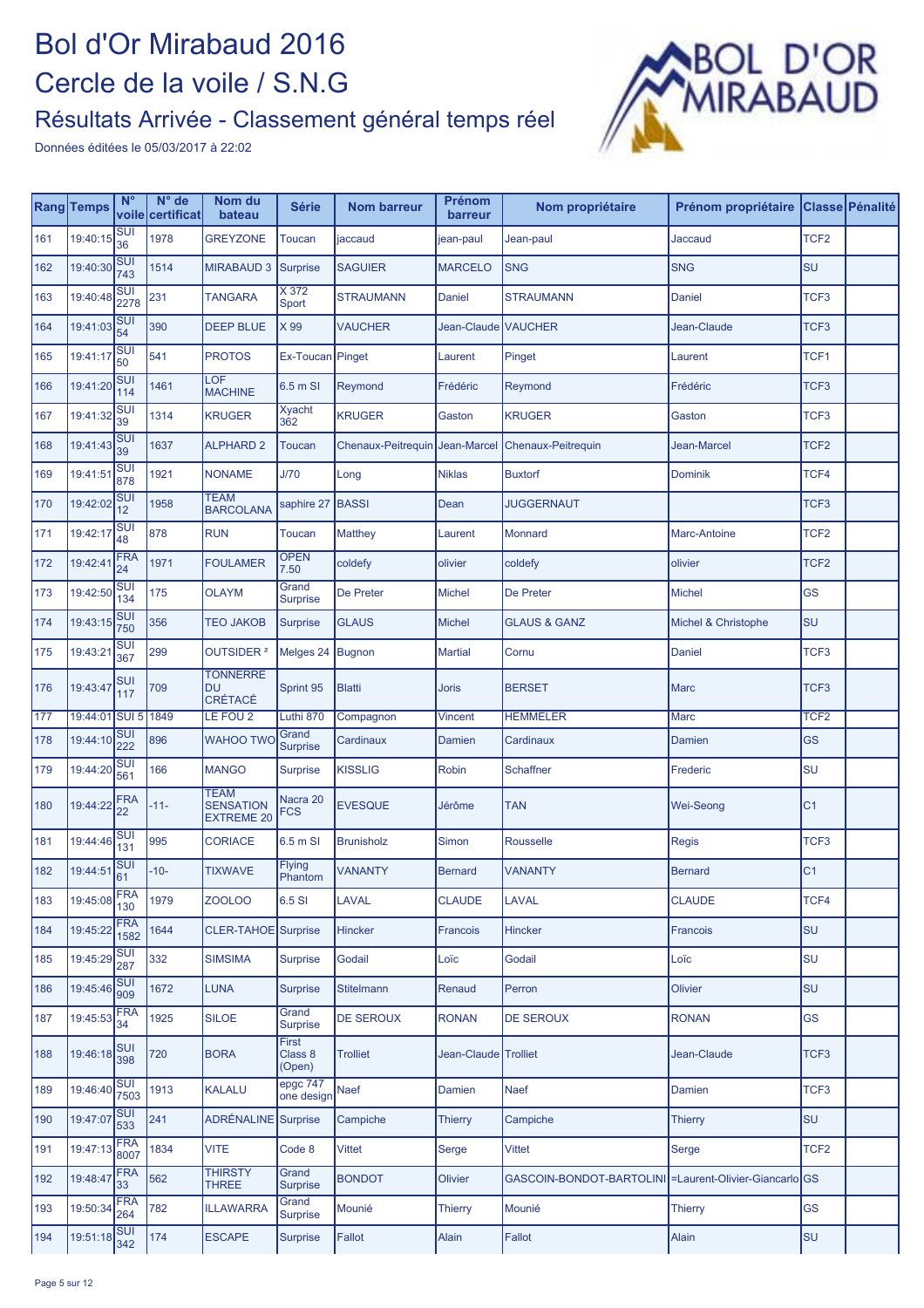

| 195        | 19:51:26 SUI                                     |             | 236   | <b>ZIG ZAG</b>                | Surprise             | <b>Brudon</b>    | <b>Jacques</b> | <b>Brudon</b>   | Jacques         | <b>ISU</b>  |  |
|------------|--------------------------------------------------|-------------|-------|-------------------------------|----------------------|------------------|----------------|-----------------|-----------------|-------------|--|
| 196        | 19:52:43 FRA                                     |             | 1960  | <b>LUNA</b><br><b>BIANCA</b>  | Surprise             | <b>Vallet</b>    | <b>Laurent</b> | <b>Vallet</b>   | <b>ILaurent</b> | <b>ISU</b>  |  |
| <b>197</b> | 19:53:05                                         | FRA<br>1508 | 8061  | <b>CHAVAGA</b>                | Surprise             | Gachet           | claude         | chalandre       | georges         | Isu         |  |
| 198        | $19:53:28\begin{bmatrix} 36 \\ 53 \end{bmatrix}$ | <b>SUI</b>  | 555   | <b>ZYGOMATIK</b>              | Grand<br>Surprise    | <b>IPETER</b>    | Robin          | <b>IPETER</b>   | Robin           | IGS         |  |
| 199        | 19:53:53 Z 39                                    |             | 19112 | <b>IPAS</b><br><b>CONTENT</b> | Banner <sub>23</sub> | <b>ICASANOVA</b> | <b>Tom</b>     | <b>CASANOVA</b> |                 | INJ         |  |
| <b>200</b> | 19:54:49 FRA                                     |             | 8059  | <b>OPEN BEER</b>              | <b>OPEN</b><br>7.50  | <b>CATRY</b>     | <b>BENOIT</b>  | <b>CATRY</b>    | <b>IBENOIT</b>  | <b>TCF2</b> |  |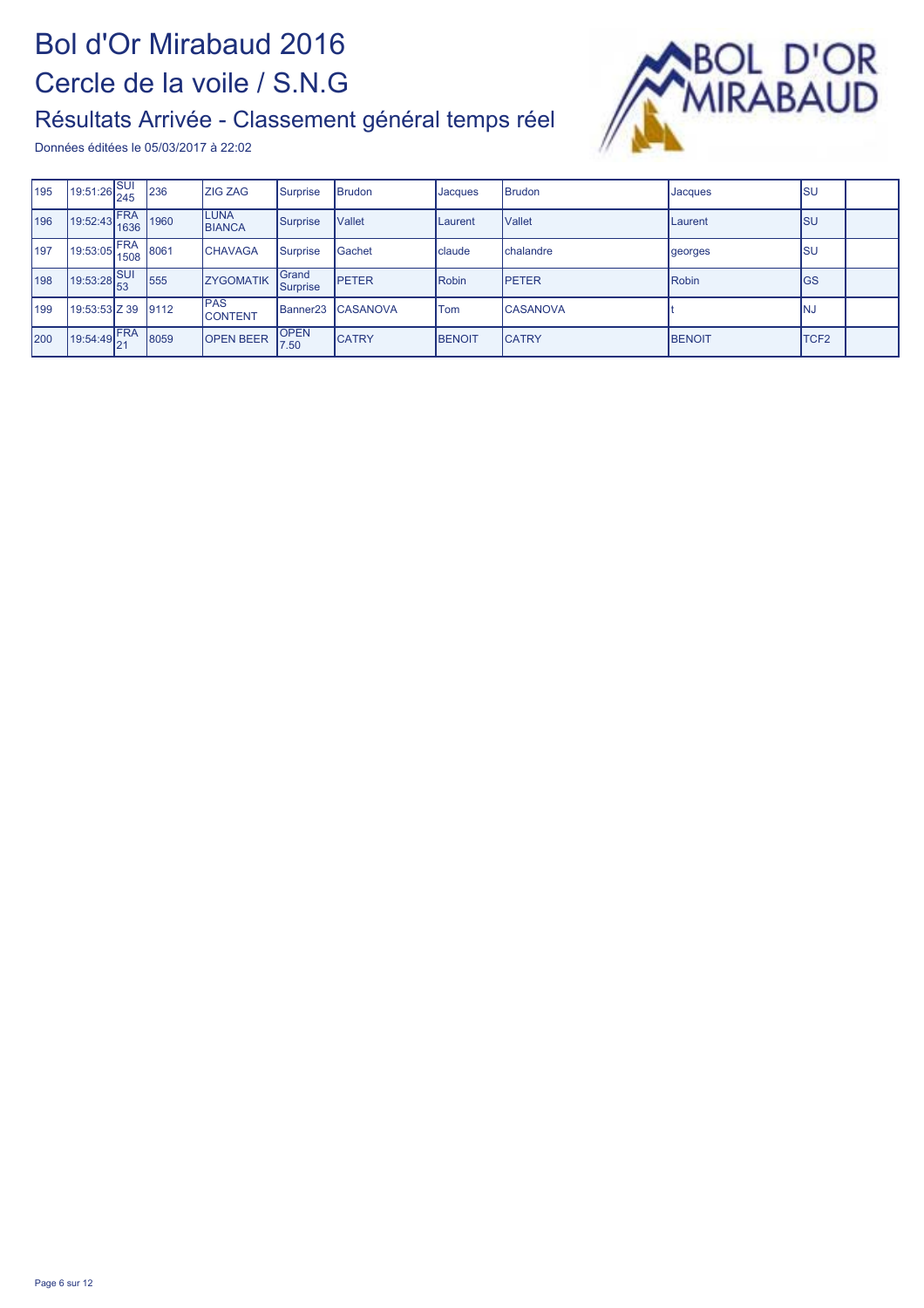

| Rang | <b>Temps</b> | N° voile         | $N^{\circ}$ de<br>certificat | Nom du bateau                 | <b>Série</b>                       | <b>Nom barreur</b>         | Prénom<br>barreur          | Nom propriétaire           | Prénom<br>propriétaire     |                                   | Classe Pénalité |
|------|--------------|------------------|------------------------------|-------------------------------|------------------------------------|----------------------------|----------------------------|----------------------------|----------------------------|-----------------------------------|-----------------|
| 201  | 19:54:51     | <b>SUI 725</b>   | 1214                         | <b>MISS TICK</b>              | <b>Surprise</b>                    | Henry                      | <b>Sarah</b>               | <b>Henry</b>               | Sarah                      | $\overline{\text{SU}}$            |                 |
| 202  | 19:55:06     | <b>SUI 147</b>   | 1906                         | <b>EGGLI</b>                  | Grand<br><b>Surprise</b><br>(Open) | <b>EGGLI</b>               | Jean-Jacques EGGLI         |                            | Jean-Jacques TCF2          |                                   |                 |
| 203  | 19:55:31     | <b>FRA 112</b>   | 64                           | <b>MERRY II</b>               | <b>Aphrodite</b><br>101            | Carpe                      | René                       | Carpe                      | René                       | TCF <sub>3</sub>                  |                 |
| 204  | 19:57:19     | <b>SUI 531</b>   | 1020                         | <b>JAWA</b>                   | <b>Surprise</b>                    | Cartier                    | Caroline                   | Cartier                    | Caroline                   | <b>SU</b>                         |                 |
| 205  | 19:57:23     | SUI 9            | 1375                         | <b>MEK</b>                    | Luthi 990                          | <b>Seiler</b>              | Rolf                       | Eden                       | Tilman                     | TCF <sub>2</sub>                  |                 |
| 206  | 19:58:44     | <b>SUI 2084</b>  | 263                          | <b>JAISALMER</b>              | <b>Banner 33</b>                   | <b>Huber</b>               | <b>Stefan</b>              | <b>HUBER</b>               | <b>STEFAN</b>              | TCF <sub>3</sub>                  |                 |
| 207  | 20:00:14     | <b>FRA 43</b>    | $-19-$                       | <b>AU VIEUX CAMPEUR</b>       | Ventilo 20<br><b>CB</b>            | <b>BOURREAU</b>            | <b>EMMANUEL</b>            | <b>BOURREAU</b>            | <b>EMMANUEL</b>            | C <sub>1</sub>                    | 60 min.         |
| 208  | 20:00:58     | <b>SUI 559</b>   | 100                          | <b>PSCHIIIT</b>               | <b>Surprise</b>                    | <b>Stulz</b>               | Céline                     | <b>Stulz</b>               | Céline                     | $\overline{\mathsf{SU}}$          |                 |
| 209  | 20:01:02     | <b>SUI 412</b>   | 1871                         | <b>YEMANJA</b>                | J/80                               | Marmy                      | Serge                      | Marmy                      | Serge                      | TCF <sub>3</sub>                  |                 |
| 210  | 20:01:08     | <b>SUI 270</b>   | 53                           | <b>COQ T'ELLE</b>             | <b>Surprise</b>                    | <b>Noble</b>               | Stéphane                   | <b>Noble</b>               | Stéphane                   | $\overline{\mathsf{S}\mathsf{U}}$ |                 |
| 211  | 20:02:50     | <b>FRA 1340</b>  | 1254                         | <b>LICORNE 2</b>              | <b>Surprise</b>                    | costantini                 | charles                    | costantini                 | dominique                  | $\overline{\mathsf{S}\mathsf{U}}$ |                 |
| 212  | 20:05:39     | <b>SUI 745</b>   | 1619                         | ECOLE DE VOILE SNR            | <b>Surprise</b>                    | <b>Baron</b>               | Sylvain                    | <b>SNR</b>                 | Ecole de<br>Voile          | <b>SU</b>                         |                 |
| 213  | 20:06:54     | <b>SUI 43</b>    | 1253                         | <b>CASTOBAR V</b>             | Luthi 9.50                         | Stämpfli                   | Jean                       | <b>Stämpfli</b>            | Walter                     | TCF <sub>2</sub>                  |                 |
| 214  | 20:07:21     | <b>SUI 23</b>    | $-01-$                       | <b>FLYING BUZZ</b>            | Nacra 20<br><b>FCS</b>             | <b>CHELI</b>               | <b>Marc</b>                | <b>CHELI</b>               | <b>Marc</b>                | C <sub>1</sub>                    |                 |
| 215  | 20:09:35     | <b>FRA 224</b>   | 8053                         | <b>DIAM 24 ONE DESIGN</b>     | Diam 24 OD                         | <b>ADH</b> inotec          | Vianney<br><b>ANCELLIN</b> | <b>ADH</b> inotec          | Vianney<br><b>ANCELLIN</b> | M <sub>2</sub>                    |                 |
| 216  | 20:10:58     | <b>SUI 2095</b>  | 794                          | <b>POP CORN</b>               | X95                                | Pfirter                    | Pierre-Yves                | Pfirter                    | Georges                    | TCF <sub>3</sub>                  |                 |
| 217  | 20:12:50     | <b>FRA 1509</b>  | 1576                         | <b>TOKOLOC</b>                | <b>Surprise</b>                    | <b>MENNRATH</b>            | Hervé                      | <b>MENNRATH</b>            | Hervé                      | $\overline{\mathsf{S}\mathsf{U}}$ |                 |
| 218  | 20:13:15     | <b>SUI 524</b>   | 15                           | <b>MIRABAUD 4</b>             | <b>Surprise</b>                    | chanet                     | alain                      | chanet                     | alain                      | SU                                |                 |
| 219  | 20:16:48     | <b>SUI 759</b>   | 1798                         | <b>FORUM EPFL</b>             | <b>Surprise</b>                    | PIa                        | Ireneu                     | LUC                        | Voile                      | $\overline{\mathsf{S}\mathsf{U}}$ |                 |
| 220  | 20:16:49     | $SUI$ 3          | 9155                         | <b>ON VERRA</b>               | Sprint 95                          | <b>CHOPARD</b>             | Pierre                     | <b>BURGENER</b>            | Dominique                  | <b>NJ</b>                         |                 |
| 221  | 20:20:05     | <b>SUI 65</b>    | 1053                         | <b>CORMORAN</b>               | <b>Toucan</b>                      | Projahn                    | Dirk                       | Projahn                    | Wulf                       | TCF <sub>2</sub>                  |                 |
| 222  | 20:20:13     | FRA 16112 1620   |                              | <b>OXYGENE</b>                | 11 M One<br>design                 | <b>Richardt</b>            | <b>Marco</b>               | <b>Asso OXYGENE</b>        | sailing team               | TCF <sub>2</sub>                  |                 |
| 223  | 20:23:37     | <b>SUI 360</b>   | 154                          | <b>COCAINE</b>                | <b>Surprise</b>                    | <b>Toso</b>                | Christian                  | <b>Toso</b>                | <b>Christian</b>           | SU                                |                 |
| 224  | 20:27:19     | <b>SUI 723</b>   | 741                          | <b>CER 1 SIGNATERRE</b>       | <b>Surprise</b>                    | <b>Groux</b>               | <b>Nicolas</b>             | <b>Nicolas</b>             | Groux                      | $\overline{\mathsf{S}\mathsf{U}}$ |                 |
| 225  | 20:29:35     | <b>SUI 77</b>    | 305                          | <b>PROKSI</b>                 | $\times 99$                        | Desgraz                    | Jean-Luc                   | Desgraz                    | Jean-Luc                   | TCF <sub>3</sub>                  |                 |
| 226  | 20:29:54     | <b>FRA 174</b>   | 1865                         | <b>Tipsy One</b>              | Grand<br><b>Surprise</b>           | <b>TYRODE</b>              | Jérôme                     | <b>TYRODE</b>              | Jérôme                     | <b>GS</b>                         |                 |
| 227  | 20:31:22     | <b>SUI 49</b>    | 102                          | <b>DOPAMINE</b>               | <b>Toucan</b>                      | <b>ROBERT</b>              | Antoine                    | <b>ROBERT</b>              | Antoine                    | TCF <sub>2</sub>                  | 60 min.         |
| 228  | 20:34:10     | <b>SUI 395</b>   | 9215                         | <b>J-SUI</b>                  | J/80                               | <b>WINTELER</b>            | <b>Marc</b>                | <b>WINTELER</b>            | <b>Marc</b>                | <b>NJ</b>                         |                 |
| 229  | 20:34:46     | <b>SUI 755</b>   | 78                           | ATYS <sub>23</sub>            | <b>Surprise</b>                    | Garo                       | <b>Bernard</b>             | Garo                       | <b>Bernard</b>             | SU                                |                 |
| 230  | 20:38:27     | <b>SUI 15</b>    | 1433                         | <b>ANAÏS</b>                  | <b>Toucan</b>                      | Eggimann                   | Marc-André                 | Eggimann                   | Marc-André                 | TCF <sub>2</sub>                  |                 |
| 231  | 20:42:05     | <b>FRA 654</b>   | 1596                         | <b>KARMA</b>                  | K 650                              | Montmasson                 | <b>Nicolas</b>             | Montmasson                 | <b>Nicolas</b>             | TCF <sub>3</sub>                  |                 |
| 232  | 20:45:13     | <b>SUI 378</b>   | 1611                         | <b>KNOTENUF</b>               | <b>Surprise</b>                    | Polliand                   | <b>Marc</b>                | Polliand                   | <b>Marc</b>                | $\overline{\mathsf{S}\mathsf{U}}$ |                 |
| 233  | 20:46:16     | Z 1198           | 1694                         | AS DE COEUR                   | Macareux                           | <b>Hiltbrand</b>           | Frédéric                   | <b>Hiltbrand</b>           | Frédéric                   | TCF <sub>3</sub>                  |                 |
| 234  | 20:47:00     | <b>SUI 297</b>   | 529                          | AD HOC                        | <b>Surprise</b>                    | <b>Bauer</b>               | Patrick                    | DUBOIS-FERRIERE Henri-Jean |                            | <b>SU</b>                         |                 |
| 235  | 20:47:30     | SUI <sub>1</sub> | 767                          | <b>TERRIFIC</b>               | Dufour 36<br>Performance           | Ott                        | Rene                       | Ott                        | Rene                       | TCF <sub>3</sub>                  |                 |
| 236  | 20:47:34     | <b>SUI 007</b>   | 1738                         | PIOU PIOU                     | Seascape<br>27                     | <b>Bourguin</b>            | Marc                       | <b>Bourquin</b>            | Marc                       | TCF <sub>3</sub>                  |                 |
| 237  | 20:47:35     | <b>FRA 138</b>   | 221                          | IO TEAM                       | Grand<br>Surprise                  | Braghi                     | Jean-Marc                  | Braghi                     | Jean-Marc                  | GS                                | 60 min.         |
| 238  | 20:48:33     | <b>SUI 25</b>    | 1959                         | <b>TEAM TOUR DE BELLE-ILE</b> | <b>Saphire FM</b><br>27            | <b>BRUNSCHWIG</b> Benjamin |                            | <b>STUPEFIX</b>            |                            | TCF <sub>3</sub>                  |                 |
| 239  | 20:48:42     | <b>SUI 3838</b>  | 985                          | <b>MARIMAR IV</b>             | <b>JPK 1010</b>                    | Mahmutovic                 | Nedeljko                   | <b>Mahmutovic</b>          | Nedeljko                   | TCF <sub>3</sub>                  |                 |
| 240  | 20:51:57     | <b>FRA 1588</b>  | 1105                         | <b>SURPRISE PARTY III</b>     | <b>Surprise</b>                    | <b>Bonnenfant</b>          | Jérome                     | <b>RILLIET</b>             | <b>Bénédict</b>            | <b>SU</b>                         |                 |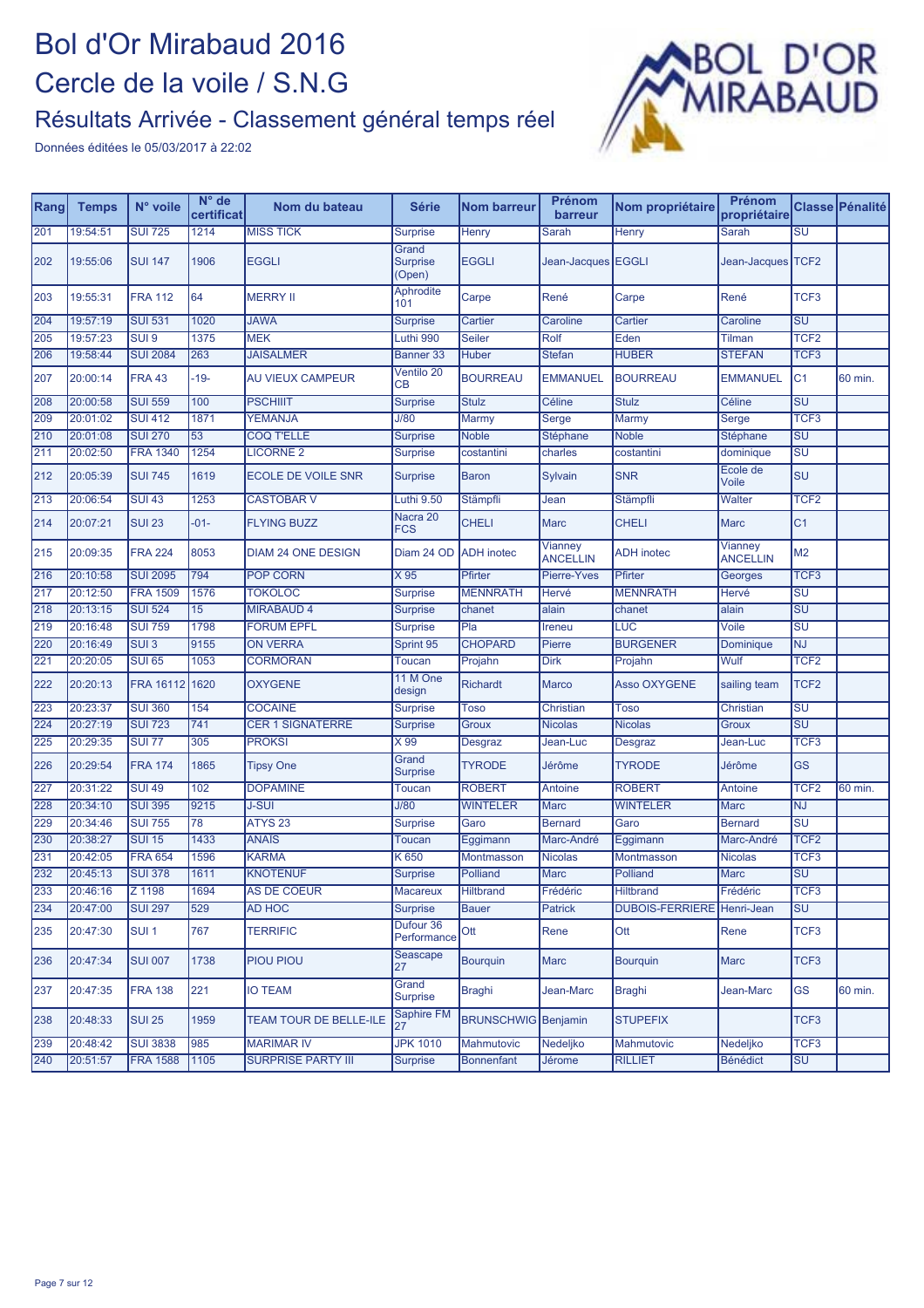

| Rang | <b>Temps</b> | N° voile         | $N^{\circ}$ de<br>certificat | Nom du bateau                               | <b>Série</b>              | <b>Nom barreur</b> | <b>Prénom</b><br>barreur | <b>Nom</b><br>propriétaire       | Prénom<br>propriétaire                        |                                   | Classe Pénalité |
|------|--------------|------------------|------------------------------|---------------------------------------------|---------------------------|--------------------|--------------------------|----------------------------------|-----------------------------------------------|-----------------------------------|-----------------|
| 241  | 20:52:15     | <b>GER 20</b>    | 9226                         | <b>NARVAL</b>                               | <b>STREAMLINE</b>         | <b>LANFRANCONI</b> | <b>ORIANO</b>            | LANFRANCONI                      | <b>ORIANO</b>                                 | <b>NJ</b>                         |                 |
| 242  | 20:52:40     | <b>SUI 529</b>   | 278                          | <b>SCORPIO</b>                              | <b>Surprise</b>           | <b>Sistek</b>      | David                    | <b>Sistek</b>                    | David                                         | SU                                |                 |
| 243  | 20:52:56     | <b>SUI 742</b>   | 1513                         | <b>MIRABAUD 2</b>                           | <b>Surprise</b>           | <b>AUBORD</b>      | Sébastien                | <b>S.N.G.</b>                    | <b>Surprises</b><br><b>Mirabaud</b>           | SU                                |                 |
| 244  | 20:53:01     | <b>SUI 441</b>   | 1517                         | <b>HYDROMEL</b>                             | <b>Surprise</b>           | <b>Henry</b>       | <b>Mélanie</b>           | Henry                            | <b>Mélanie</b>                                | SU                                |                 |
| 245  | 20:54:29     | <b>SUI 71</b>    | 264                          | LUC VOILE 2                                 | <b>Surprise</b>           | <b>Leveque</b>     | Gael                     | LUC                              | Voile                                         | $\overline{\mathsf{SU}}$          |                 |
| 246  | 20:58:53     | <b>SUI 23</b>    | 132                          | <b>KANALOA</b>                              | X 119                     | Roux               | Adrien                   | <b>Club Nautique</b><br>de Crans | Association<br>Kanaloa<br><b>Sailing Team</b> | TCF1                              |                 |
| 247  | 21:02:40     | <b>SUI 526</b>   | 17                           | <b>MIRABAUD 6</b>                           | <b>Surprise</b>           | Peyrot             | Jean-Paul                | <b>S.N.G.</b>                    | <b>Surprises</b><br>Mirabaud                  | SU                                |                 |
| 248  | 21:08:02     | <b>SUI 27</b>    | 1951                         | <b>TEAM BOL D'OR</b><br><b>MIRABAUD</b>     | <b>SAPHIRE</b>            | <b>Ezequiel</b>    | Schargorodsky            | <b>SERAPHINA III</b>             |                                               | TCF <sub>3</sub>                  |                 |
| 249  | 21:18:26     | <b>SUI 141</b>   | 1689                         | <b>OCTOPUTZY</b>                            | First 30                  | Willimann          | Laurent                  | Willimann                        | _aurent                                       | TCF <sub>3</sub>                  |                 |
| 250  | 21:18:54     | <b>SUI 976</b>   | 1943                         | AGERA 3                                     | J/70                      | <b>Hedlund</b>     | Fredrik                  | <b>Hedlund</b>                   | <b>Fredrik</b>                                | TCF <sub>4</sub>                  |                 |
| 251  | 21:20:34     | SUI <sub>8</sub> | 8046                         | <b>AMETHYST</b>                             | saphire 27                | Schwerzmann        | Rosmarie                 | Schwerzmann                      | Rosmarie                                      | TCF <sub>3</sub>                  |                 |
| 252  | 21:21:36     | <b>SUI 595</b>   | 44                           | <b>MAYER OPTICIENS</b>                      | <b>Surprise</b>           | Chatagny           | Jean-Pascal              | Chatagny                         | Jean-Pascal                                   | $\overline{\mathsf{SU}}$          |                 |
| 253  | 21:24:29     | <b>SUI 233</b>   | 608                          | <b>ARACHNOPHOBIA</b>                        | <b>Surprise</b>           | Hesener            | <b>Martin</b>            | <b>Hesener</b>                   | <b>Martin</b>                                 | $\overline{\mathsf{S}\mathsf{U}}$ |                 |
| 254  | 21:24:42     | <b>SUI 874</b>   | 1864                         | <b>ROLL MOPS</b>                            | <b>Surprise</b>           | Gicquel            | Sébastien                | Gicquel                          | Sébastien                                     | SU                                |                 |
| 255  | 21:25:06     | <b>FRA 4037</b>  | 1974                         | <b>MARQUISES</b>                            | <b>Surprise</b>           | <b>Le GOAZIOU</b>  | <b>Mathias</b>           | Le GOAZIOU                       | <b>Mathias</b>                                | SU                                |                 |
| 256  | 21:26:41     | <b>SUI 800</b>   | 9136                         | <b>GULLIVER</b>                             | <b>Farr 727</b>           | <b>FAURE</b>       | Cédric                   | <b>FAURE</b>                     | Cédric                                        | <b>NJ</b>                         |                 |
| 257  | 21:26:54     | <b>SUI 758</b>   | 1811                         | <b>VAGABOND</b>                             | <b>Surprise</b>           | <b>Belottini</b>   | <b>Francois-Xavier</b>   | <b>Dupont Sailing</b><br>Club    | <b>Eric Denis</b>                             | SU                                |                 |
| 258  | 21:27:31     | <b>SUI 2445</b>  | 540                          | <b>TETOSSE</b>                              | Polaris 37                | <b>JUNOD</b>       | Jean-Marc                | <b>JUNOD</b>                     | Jean-Marc                                     | TCF <sub>3</sub>                  |                 |
| 259  | 21:31:23     | <b>FRA 157</b>   | 1922                         | <b>IN EXTREMIS</b>                          | 5.5M JI                   | Faucon             | Julien                   | Faucon                           | Julien                                        | TCF4                              |                 |
| 260  | 21:31:44     | <b>SUI 335</b>   | 398                          | <b>HOP-LA</b>                               | <b>Surprise</b>           | Gamper             | <b>Marius</b>            | Calero                           | c/o Gamper<br><b>Marius</b>                   | lsu                               |                 |
| 261  | 21:32:27     | <b>FRA 42322</b> | 8066                         | <b>DEPHI</b>                                | <b>Surprise</b>           | SOL                | Philippe                 | SOL                              | Philippe                                      | SU                                |                 |
| 262  | 21:34:11     | <b>SUI 644</b>   | 891                          | <b>MC'ONE</b>                               | <b>Surprise</b>           | <b>Macheret</b>    | Frédéric                 | <b>Macheret</b>                  | Frédéric                                      | SU                                |                 |
| 263  | 21:35:42     | <b>SUI 379</b>   | 832                          | <b>CUST 1 - ECOLE DE</b><br>RÉGATE LAUSANNE | <b>Surprise</b>           | Mermoud            | René                     | <b>CUST</b>                      | Ecole de<br>régate<br>Lausanne                | SU                                |                 |
| 264  | 21:36:37     | <b>SUI 921</b>   | 1885                         | <b>GRIS-GRIS</b>                            | <b>Surprise</b>           | <b>Halter</b>      | Grégoire                 | <b>Halter</b>                    | Grégoire                                      | $\overline{\mathsf{SU}}$          |                 |
| 265  | 21:37:47     | <b>SUI 724</b>   | 742                          | <b>CER 2 GENÈVE</b><br>AÉROPORT             | Surprise                  | <b>Nicolas</b>     | Groux                    | <b>Nicolas</b>                   | Groux                                         | SU                                |                 |
| 266  | 21:40:19     | FRA 15715        | 8044                         | <b>WHAT ELSE</b>                            | 747 OD                    | Chêne              | Christophe               | Chêne                            | Christophe                                    | TCF <sub>3</sub>                  |                 |
| 267  | 21:42:48     | <b>SUI 525</b>   | 16                           | <b>MIRABAUD 5</b>                           | <b>Surprise</b>           | <b>QUIRI</b>       | <b>Aurélien</b>          | <b>S.N.G.</b>                    | <b>Surprises</b><br><b>Mirabaud</b>           | SU                                |                 |
| 268  | 21:43:00     | <b>SUI 656</b>   | 1057                         | <b>NELSON</b>                               | <b>Surprise</b>           | <b>KLEMM</b>       | <b>Pierre Richard</b>    | <b>KLEMM</b>                     | Pierre-Richard                                | <b>ISU</b>                        |                 |
| 269  | 21:45:24     | <b>SUI 727</b>   | 727                          | <b>SAUDADE</b>                              | <b>Mikkelsen</b><br>proto | <b>Mikkelsen</b>   | Andrew                   | <b>Mikkelsen</b>                 | Andrew                                        | TCF3                              | 60 min.         |
| 270  | 21:45:46     | <b>SUI 10</b>    | 639                          | <b>MELAMPO</b>                              | Toucan                    | <b>Banzet</b>      | Jean-Pierre              | <b>Banzet</b>                    | Jean-Pierre                                   | TCF <sub>2</sub>                  |                 |
| 271  | 21:46:16     | <b>SUI 21</b>    | 1952                         | <b>TEAM CENTOMIGLIA</b>                     | saphire 27                | Tonini             | Lorenzo                  | TOMBOY4EVER                      |                                               | TCF <sub>3</sub>                  |                 |
| 272  | 21:47:24     | <b>SUI 3037</b>  | 267                          | 5 ÈME ELÉMENT                               | J/24                      | <b>Bodmer</b>      | Alexandre                | <b>Bodmer</b>                    | Alexandre                                     | TCF4                              |                 |
| 273  | 21:48:39     | <b>SUI 10</b>    | 341                          | <b>NESSIE</b>                               | X312                      | Siegwart           | Ludovic                  | <b>BIRRER</b>                    | <b>Manfred</b>                                | TCF3                              |                 |
| 274  | 21:49:04     | <b>SUI 7981</b>  | 1224                         | <b>TRIGER</b>                               | Comet 28<br>Race          | Puig               | <b>Tristan</b>           | Puig                             | Tristan                                       | TCF4                              |                 |
| 275  | 21:52:26     | <b>SUI 100</b>   | 417                          | <b>NICOLAS</b>                              | $6.5m$ SI                 | <b>Hostettler</b>  | <b>Alain</b>             | <b>Hostettler</b>                | Alain                                         | TCF4                              |                 |
| 276  | 21:52:50     | <b>SUI 653</b>   | 1329                         | <b>SATORI</b>                               | <b>Surprise</b>           | Pitteloud          | Dominique                | <b>Bosshart</b>                  | Willi                                         | <b>SU</b>                         |                 |
| 277  | 21:53:04     | <b>SUI 611</b>   | 1151                         | <b>ÇA N'EXISTE PAS</b>                      | <b>Surprise</b>           | Guex               | Frédéric                 | Graser                           | Dieter                                        | SU                                |                 |
| 278  | 21:55:49     | <b>FRA 26</b>    | 149                          | <b>PETER PAN</b>                            | Sprint 95                 | <b>Dekerle</b>     | <b>Benoit</b>            | <b>Dekerle</b>                   | <b>Benoit</b>                                 | TCF <sub>3</sub>                  |                 |
| 279  | 21:56:44     | <b>FRA 1430</b>  | 8052                         | <b>MARQUISES 3</b>                          | <b>Surprise</b>           | <b>HAUTEFAYE</b>   | <b>Martine</b>           | <b>HAUTEFAYE</b>                 | <b>Martine</b>                                | $\overline{\mathsf{SU}}$          |                 |
| 280  | 21:57:42     | SUI <sub>9</sub> | 1801                         | <b>JOANA</b>                                | <b>Suspens</b>            | Du Pasquier        | Stéphane                 | Du Pasquier                      | Stéphane                                      | TCF <sub>3</sub>                  |                 |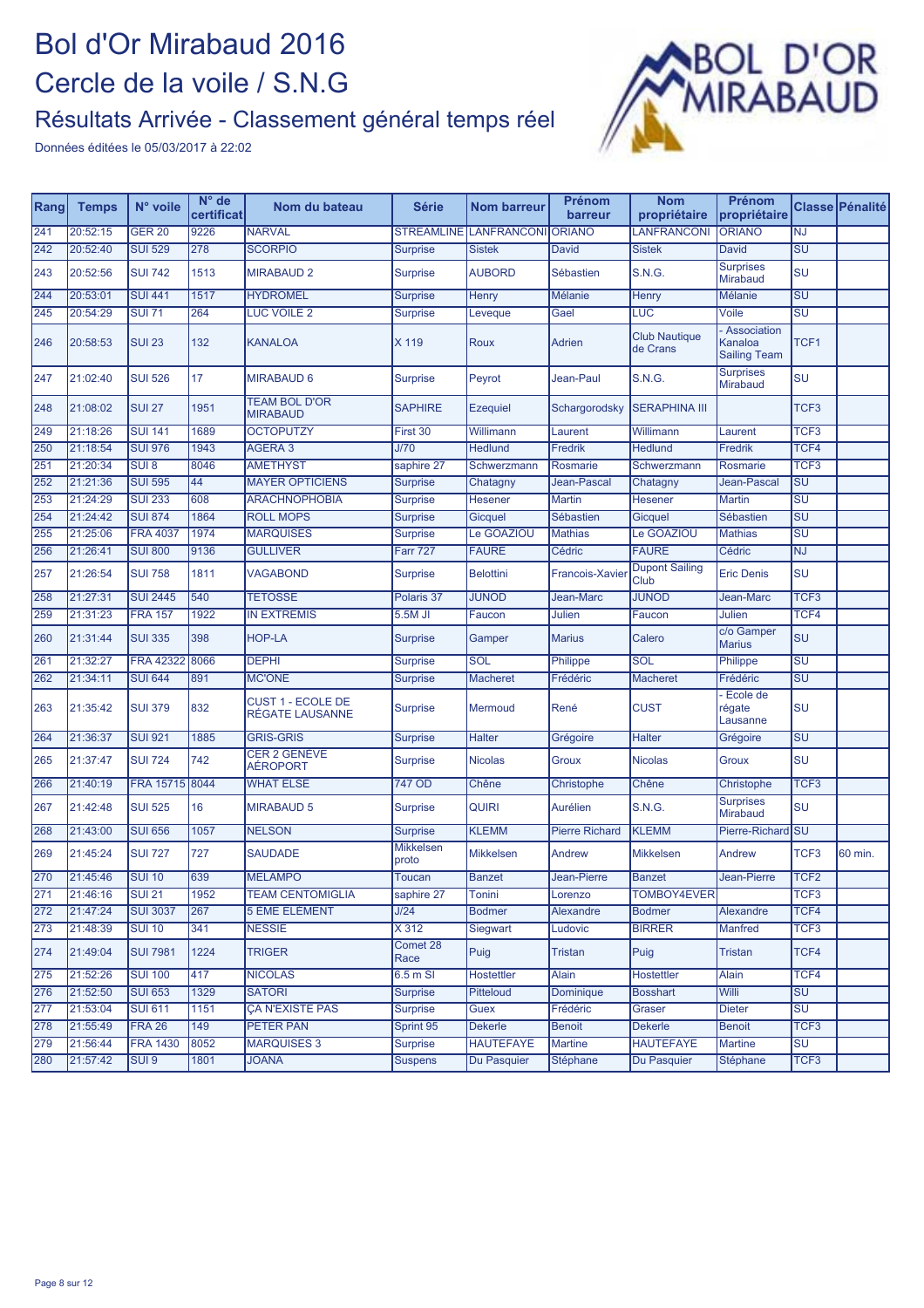

| Rang | <b>Temps</b> | N° voile         | N° de<br>certificat | Nom du bateau                                      | Série                              | <b>Nom</b><br>barreur    | Prénom<br>barreur | <b>Nom</b><br>propriétaire | Prénom<br>propriétaire          |                                   | Classe Pénalité |
|------|--------------|------------------|---------------------|----------------------------------------------------|------------------------------------|--------------------------|-------------------|----------------------------|---------------------------------|-----------------------------------|-----------------|
| 281  | 21:58:06     | <b>SUI 136</b>   | 9230                | <b>MATHÉ 4</b>                                     | <b>Surprise</b>                    | <b>MAUGUÉ</b>            | Eric              | <b>MAUGUÉ</b>              | Eric                            | $\overline{\mathsf{S}\mathsf{U}}$ |                 |
| 282  | 21:58:32     | <b>FRA 22244</b> | 1573                | <b>CHAMPAGNE!</b>                                  | <b>Surprise</b>                    | <b>HARLIN</b>            | <b>RAYNALD</b>    | <b>HARLIN</b>              | <b>RAYNALD</b>                  | <b>SU</b>                         |                 |
| 283  | 21:59:24     | <b>SUI 677</b>   | 704                 | <b>BLUE SPIRIT</b>                                 | <b>First Class</b><br>8            | <b>Bommottet</b>         | Daniel            | <b>Bommottet</b>           | Daniel                          | TCF <sub>3</sub>                  |                 |
| 284  | 22:02:26     | <b>SUI 593</b>   | 1765                | <b>SKY SWEEPER</b>                                 | <b>Surprise</b>                    | <b>Barras</b>            | François          | <b>Barras</b>              | François                        | <b>SU</b>                         |                 |
| 285  | 22:06:44     | <b>SUI 10</b>    | 1721                | <b>SÉCHARD EXPRESS 3</b>                           | A <sub>27</sub>                    | Séchaud                  | <b>Nick</b>       | Séchaud                    | François                        | TCF <sub>3</sub>                  |                 |
| 286  | 22:08:57     | <b>SUI 470</b>   | 201                 | FARU                                               | <b>Surprise</b>                    | Costa                    | Antoine           | <b>CNM</b>                 | <b>Club Nautique</b><br>Morgien | SU                                |                 |
| 287  | 22:11:01     | <b>FRA 009</b>   | 8069                | <b>LOPEN</b>                                       | C <sub>1</sub>                     | <b>BERNASCONI MATTIA</b> |                   | <b>BERNASCONI MATTIA</b>   |                                 | TCF <sub>3</sub>                  |                 |
| 288  | 22:14:10     | <b>SUI 505</b>   | 1441                | <b>LOLA</b>                                        | <b>Surprise</b>                    | Hanhart                  | <b>Martin</b>     | <b>Strölin</b>             | Hermann                         | $\overline{\mathsf{SU}}$          |                 |
| 289  | 22:14:42     | <b>FRA 1433</b>  | 8050                | <b>THOXA</b>                                       | <b>Surprise</b>                    | delory                   | françois          | delory                     | françois                        | SU                                |                 |
| 290  | 22:15:34     | <b>SUI 708</b>   | 9058                | <b>SWEETY 2</b>                                    | <b>Surprise</b>                    | <b>VOGEL</b>             | Arne              | <b>VOGEL</b>               | Arne                            | <b>SU</b>                         |                 |
| 291  | 22:16:38     | <b>SUI 44</b>    | 1639                | <b>HELICORNE</b>                                   | LongVent<br>40                     | <b>Nicolas</b>           | <b>Fuchs</b>      | <b>Nicolas</b>             | <b>Fuchs</b>                    | TCF4                              |                 |
| 292  | 22:17:25     | <b>SUI 71</b>    | 689                 | <b>ANTHEA</b>                                      | Sélection<br>37                    | <b>BIERI</b>             | Roland            | <b>BIERI</b>               | Roland                          | TCF <sub>3</sub>                  |                 |
| 293  | 22:17:38     | <b>SUI 964</b>   | 295                 | <b>CUST 4 - ECOLE DE RÉGATE</b><br><b>LAUSANNE</b> | <b>Surprise</b>                    | Roger                    | Olivier           | <b>CUST</b>                | Ecole de<br>régate<br>Lausanne  | SU                                |                 |
| 294  | 22:18:05     | <b>SUI 381</b>   | 51                  | <b>CHRISTELLE</b>                                  | X 99                               | Ducommun                 | Fabien            | Ducommun                   | Fabien                          | TCF <sub>3</sub>                  |                 |
| 295  | 22:18:14     | <b>SUI 972</b>   | 1942                | <b>NONAME</b>                                      | <b>Surprise</b>                    | Mignot                   | Claude            | Mignot                     | Claude                          | $\overline{\mathsf{S}\mathsf{U}}$ |                 |
| 296  | 22:18:21     | SUI <sub>7</sub> | 1947                | <b>SAPHIRA</b>                                     | saphire 27                         | <b>Bigler</b>            | Fritz             | <b>Bigler</b>              | Fritz                           | TCF3                              |                 |
| 297  | 22:18:30     | <b>SUI 10</b>    | 1944                | <b>CAROLINE</b>                                    | $Xc-35$                            | Ducommun                 | Jacques           | Ducommun                   | Jacques                         | TCF3                              |                 |
| 298  | 22:19:45     | <b>SUI 654</b>   | 1017                | LA RIVALE 3                                        | <b>Surprise</b>                    | <b>Pictet</b>            | Olivier           | <b>Pictet</b>              | <b>Olivier</b>                  | <b>SU</b>                         |                 |
| 299  | 22:20:04     | <b>SUI 741</b>   | 1512                | <b>MIRABAUD 1</b>                                  | <b>Surprise</b>                    | Gingrich                 | <b>Mark</b>       | <b>S.N.G.</b>              | <b>Surprises</b><br>Mirabaud    | <b>SU</b>                         |                 |
| 300  | 22:20:30     | <b>SUI 230</b>   | 395                 | <b>MIC MAC</b>                                     | <b>Surprise</b>                    | <b>Serio</b>             | Luigi             | <b>CERN</b>                | <b>Yachting Club</b>            | SU                                |                 |
| 301  | 22:21:25     | <b>FRA 516</b>   | 1905                | <b>CYCLADES</b>                                    | <b>Surprise</b>                    | cochard                  | laurent           | cochard                    | laurent                         | SU                                |                 |
| 302  | 22:24:31     | <b>SUI 349</b>   | 8038                | <b>MONHEGAN</b>                                    | <b>Surprise</b>                    | <b>Thorens</b>           | Olivier           | <b>Thorens</b>             | <b>Bernard</b>                  | SU                                |                 |
| 303  | 22:26:04     | <b>SUI 111</b>   | 9004                | <b>NOOK</b>                                        | <b>First Class</b><br>8            | <b>FRENCH</b>            | Michael           | <b>FRENCH</b>              | Michael                         | <b>NJ</b>                         |                 |
| 304  | 22:26:53     | <b>SUI 747</b>   | 59                  | <b>HINANO</b>                                      | <b>Surprise</b>                    | <b>BRUNETTO</b>          | Christophe        | <b>BRUNETTO</b>            | Christophe                      | SU                                |                 |
| 305  | 22:27:26     | <b>FRA 1002</b>  | 1079                | <b>CLER - ANISÉE</b>                               | <b>Surprise</b>                    | <b>DELAMARE</b>          | tanguy            | <b>DELAMARE</b>            | tanguy                          | SU                                |                 |
| 306  | 22:28:43     | <b>SUI 164</b>   | 1756                | <b>DOÑA FLOR</b>                                   | <b>Surprise</b>                    | Zay                      | <b>Nicole</b>     | Zay                        | <b>Nicole</b>                   | SU                                |                 |
| 307  | 22:30:58     | <b>SUI 157</b>   | 9038                | <b>ALBIORIX</b>                                    | X 34                               | <b>BUCHI</b>             | <b>Mathias</b>    | <b>BUCHI</b>               | <b>Mathias</b>                  | <b>NJ</b>                         |                 |
| 308  | 22:33:45     | <b>SUI 343</b>   | 396                 | <b>BAOBAB</b>                                      | <b>Surprise</b>                    | <b>DE BARROS</b>         | <b>Miguel</b>     | <b>DE BARROS</b>           | Miguel                          | SU                                |                 |
| 309  | 22:34:24     | <b>SUI 957</b>   | 1917                | <b>ANANDA</b>                                      | <b>Surprise</b>                    | Christophel              | Roland            | Christophel                | Roland                          | SU                                |                 |
| 310  | 22:37:23     | <b>SUI 931</b>   | 1929                | <b>DOURGI</b>                                      | <b>Surprise</b>                    | Lablanquie               | Frederic          | Lablanquie                 | Frederic                        | SU                                |                 |
| 311  | 22:37:29     | <b>SUI 207</b>   | 1893                | <b>RACKAM</b>                                      | <b>Half-tonner</b>                 | <b>Nicaty</b>            | <b>Alain</b>      | <b>Nicaty</b>              | Alain                           | TCF <sub>3</sub>                  |                 |
| 312  | 22:38:22     | 330              | 8033                | <b>ONNEA</b>                                       | Corsair<br><b>Marine</b><br>$F-27$ | Poffet                   | Jean-Michel       | Poffet                     | Jean-Michel                     | M1                                |                 |
| 313  | 22:39:19     | <b>SUI 50</b>    | 1415                | <b>JAM</b>                                         | Tabasco<br>26                      | Ammann                   | <b>Jacques</b>    | Ammann                     | <b>Jacques</b>                  | TCF4                              |                 |
| 314  | 22:40:20     | <b>SUI 409</b>   | 9020                | 1966                                               | Aphrodite<br>101                   | <b>CONTINI</b>           | <b>Gabriel</b>    | <b>CONTINI</b>             | Gabriel                         | <b>NJ</b>                         |                 |
| 315  | 22:41:06     | <b>SUI 215</b>   | 810                 | <b>TIMINGIE</b>                                    | <b>Surprise</b>                    | Kuhn                     | <b>Volker</b>     | <b>VAN EVEN</b>            | Guy                             | SU                                |                 |
| 316  | 22:41:51     | <b>SUI 267</b>   | 1796                | <b>SPEEDAIR</b>                                    | <b>Surprise</b>                    | Canu                     | <b>Vincent</b>    | Canu                       | <b>Vincent</b>                  | SU                                |                 |
| 317  | 22:42:14     | <b>SUI 321</b>   | 1317                | <b>IAÏONE</b>                                      | <b>Surprise</b>                    | Charlon                  | Jean-Christophe   | Charlon                    | Jean-Christophe <sup>SU</sup>   |                                   |                 |
| 318  | 22:42:40     | <b>SUI 465</b>   | 123                 | <b>CORTO</b>                                       | <b>Surprise</b>                    | Mayor                    | <b>Jacques</b>    | Mayor                      | <b>Jacques</b>                  | <b>SU</b>                         |                 |
| 319  | 22:42:56     | <b>SUI 590</b>   | 858                 | <b>L'OCTAVE</b>                                    | <b>Surprise</b><br>(Open)          | Wetter                   | Roland            | Wetter                     | Roland                          | TCF <sub>3</sub>                  |                 |
| 320  | 22:44:50     | <b>SUI 764</b>   | 1857                | <b>TAKE IT EASY</b>                                | <b>Surprise</b>                    | <b>FAYE</b>              | <b>PATRICE</b>    | <b>FAYE</b>                | <b>PATRICE</b>                  | SU                                |                 |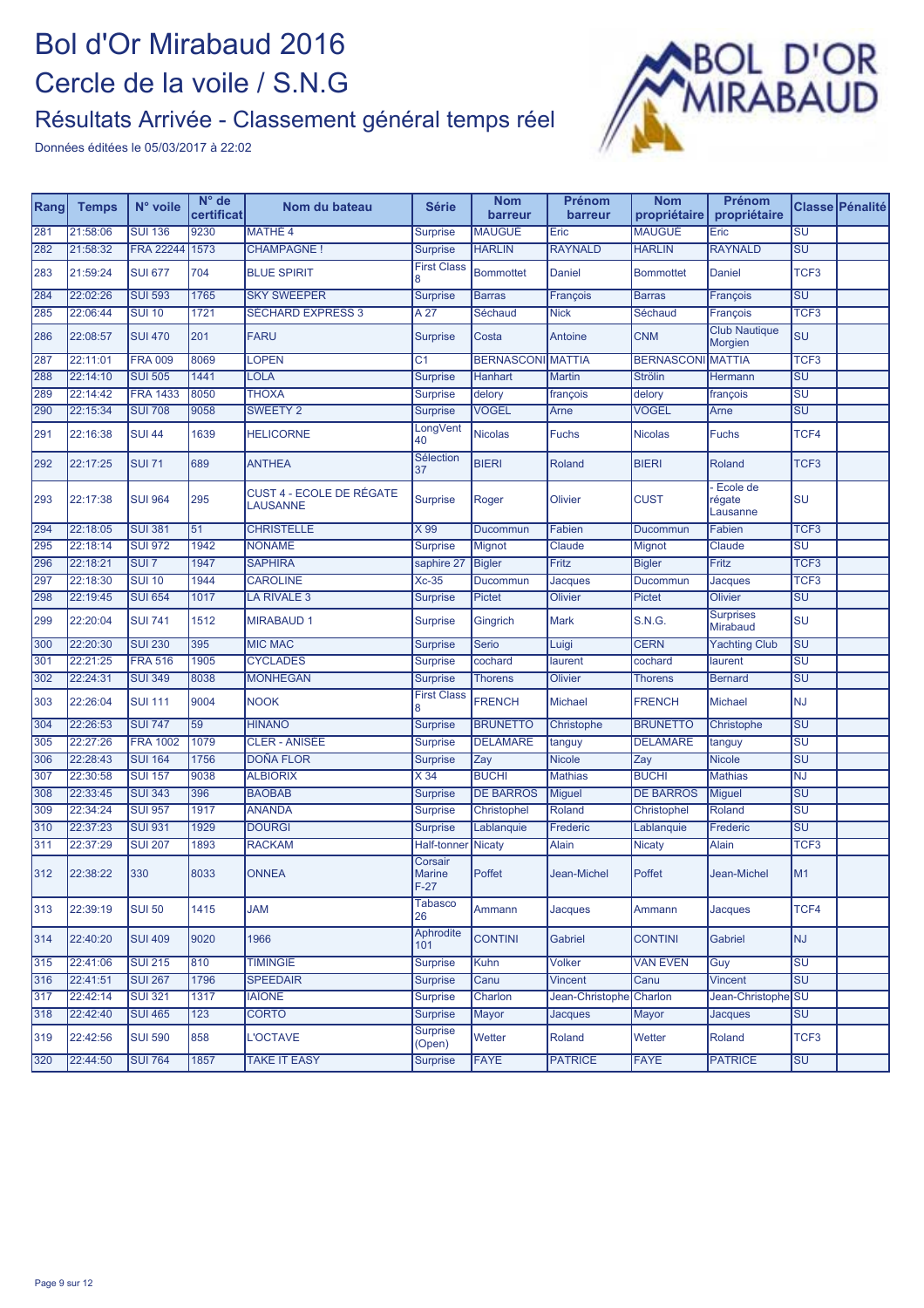

| Rang | <b>Temps</b> | N° voile              | N° de<br>certificat | Nom du bateau                               | <b>Série</b>               | <b>Nom barreur</b>     | <b>Prénom</b><br>barreur | <b>Nom</b>          | Prénom<br>propriétaire propriétaire |                                   | Classe Pénalité |
|------|--------------|-----------------------|---------------------|---------------------------------------------|----------------------------|------------------------|--------------------------|---------------------|-------------------------------------|-----------------------------------|-----------------|
| 321  | 22:46:37     | <b>SUI 3183</b>       | 1911                | <b>RESPECT</b>                              | <b>SB20</b>                | Chappuis               | Denis                    | Chappuis            | <b>Denis</b>                        | TCF4                              |                 |
| 322  | 22:46:46     | <b>SUI 601</b>        | 721                 | <b>RINGLE</b>                               | <b>Surprise</b>            | Willi                  | Christian                | <b>LUEDTKE</b>      | Paul                                | <b>SU</b>                         |                 |
| 323  | 22:47:22     | <b>GER 160</b>        | 8071                | <b>CENTRE NAUTIQUE DE</b><br><b>BAUDUEN</b> | melges 20                  | <b>CUTUGNO</b>         | Andrea                   | <b>CUTUGNO</b>      | Andrea                              | TCF4                              |                 |
| 324  | 22:47:39     | FRA 37714 8042        |                     | <b>EUFYTOSE</b>                             | <b>Speed Feet</b><br>18    | <b>JANO</b>            | <b>DENIS</b>             | <b>JANO</b>         | <b>DENIS</b>                        | TCF4                              |                 |
| 325  | 22:47:54     | <b>SUI 777</b>        | 1638                | <b>AQUAVIT</b>                              | <b>Surprise</b>            | <b>MADER</b>           | suzanne                  | <b>MADER</b>        | suzanne                             | SU                                |                 |
| 326  | 22:47:59     | <b>SUI 1008</b>       | 277                 | <b>MAURABLIA</b>                            | Luthi 28                   | <b>POUJOULAT</b>       | Gilbert                  | <b>POUJOULAT</b>    | Gilbert                             | TCF4                              |                 |
| 327  | 22:48:33     | C <sub>38</sub>       | 9271                | <b>PERLIE</b>                               | Sweden<br>Yacht 38         | <b>GROBET</b>          | <b>Bernard</b>           | <b>GROBET</b>       | <b>Bernard</b>                      | <b>NJ</b>                         |                 |
| 328  | 22:48:42     | <b>FRA 1699</b>       | 1937                | <b>LOVE AGAIN</b>                           | <b>SUSPENS</b>             | <b>MAZAT</b>           | Damien                   | <b>BERTHET</b>      | <b>Nicolas</b>                      | TCF <sub>3</sub>                  |                 |
| 329  | 22:49:21     | <b>SUI 663</b>        | 1708                | <b>FURTIF</b>                               | Surprise                   | Chaperon               | Yves                     | Chaperon            | Yves                                | $\overline{\mathsf{SU}}$          |                 |
| 330  | 22:52:55     | $-J7$                 | 9078                | <b>GRAIN DE RIS</b>                         | <b>SUSPENS</b>             | <b>PATTUSCH</b>        | <b>Bernard</b>           | <b>PATTUSCH</b>     | <b>Bernard</b>                      | <b>NJ</b>                         |                 |
| 331  | 22:53:53     | <b>SUI 1802</b>       | 1483                | <b>VIRUS</b>                                | <b>Surprise</b>            | Kerrison               | Raymond                  | Kerrison            | Raymond                             | $\overline{\mathsf{SU}}$          |                 |
| 332  | 22:56:05     | <b>SUI 562</b>        | 1125                | <b>LSM</b>                                  | Surprise                   | Jaquet                 | Yann                     | Fallot              | <b>Alain</b>                        | $\overline{\text{SU}}$            |                 |
| 333  | 22:56:31     | <b>SUI 1523</b>       | 1788                | <b>JEDI</b>                                 | J/80                       | <b>Morris</b>          | Helen                    | <b>CERN</b>         | <b>Yachting Club</b>                | TCF <sub>3</sub>                  |                 |
| 334  | 22:56:41     | <b>SUI 39</b>         | 199                 | <b>AUSTRALIS</b>                            | Sunlight 30                | Fertig                 | Ralph                    | Fertig              | Ralph                               | TCF4                              |                 |
| 335  | 22:57:00     | <b>FRA 21864</b>      | 1659                | <b>AVEL</b>                                 | helium                     | Raymond                | Gilles                   | Raymond             | Gilles                              | TCF <sub>3</sub>                  |                 |
| 336  | 22:57:50     | <b>FRA 248</b>        | 619                 | <b>R2D2</b>                                 | <b>Surprise</b>            | <b>Baechtold</b>       | <b>Martin</b>            | <b>Baechtold</b>    | <b>Martin</b>                       | $\overline{\mathsf{SU}}$          |                 |
| 337  | 22:59:36     | <b>FRA 42523</b>      | 8047                | <b>FEEL GOOD</b>                            | <b>Surprise</b>            | <b>BOULLENGER ALIX</b> |                          | <b>MURGAT</b>       | vincent                             | $\overline{\mathsf{SU}}$          |                 |
| 338  | 23:00:59     | <b>SUI 30</b>         | 1270                | <b>ULYSSE 2</b>                             | luthi 29                   | LÊ                     | Jean-Pierre              | Luthy               | Stéphane                            | TCF <sub>3</sub>                  |                 |
| 339  | 23:02:09     | <b>SUI 50</b>         | 1967                | <b>COURAGE VI</b>                           | 6 M                        | May                    | <b>Flavia</b>            | May                 | <b>Flavia</b>                       | TCF <sub>3</sub>                  |                 |
| 340  | 23:03:27     | <b>SUI 750</b>        | 460                 | <b>FULIGULE</b>                             | <b>Surprise</b>            | <b>Duperret</b>        | <b>Mireille</b>          | <b>Duperret</b>     | <b>Mireille</b>                     | $\overline{\mathsf{SU}}$          |                 |
| 341  | 23:06:15     | <b>SUI 372</b>        | 1307                | 37°2                                        | <b>Surprise</b>            | Cialente               | Marie-Claude             | Cialente            | Marie-Claude                        | $\overline{\mathsf{S}\mathsf{U}}$ |                 |
| 342  | 23:07:00     | SUI <sub>2</sub>      | 9113                | <b>SHAMU<sub>2</sub></b>                    | Dufour 4800                | <b>Flaction</b>        | <b>Patrick</b>           | Flaction            | <b>Patrick</b>                      | <b>NJ</b>                         |                 |
| 343  | 23:07:34     | <b>SUI 213</b>        | 880                 | <b>MARWILL</b>                              | <b>Surprise</b>            | <b>Klausch</b>         | Willy                    | <b>Klausch</b>      | Willy                               | $\overline{\mathsf{SU}}$          |                 |
| 344  | 23:07:48     | <b>SUI 991</b>        | 1868                | COLLÈGE DU LÉMAN 2                          | <b>Surprise</b>            | bruyne                 | bruno                    | Collège du<br>Léman | CdLsailing                          | SU                                |                 |
| 345  | 23:09:10     | <b>GBR 827</b>        | 8040                | LITTLE J                                    | J/70                       | <b>Estier</b>          | Antoine                  | <b>Estier</b>       | Antoine                             | TCF4                              |                 |
| 346  | 23:10:21     | $\overline{Z}$ 532    | 9084                | <b>CORPS-MORT</b>                           | C <sub>1</sub>             | Jordan                 | Frédéric                 | <b>JORDAN</b>       | jeannette                           | $\overline{NJ}$                   |                 |
| 347  | 23:12:34     | <b>FRA</b><br>388825  | 8064                | <b>MORDICUS</b>                             | speed Feet<br>18 dériveur  | <b>COCHOIS</b>         | antoine                  | <b>COCHOIS</b>      | antoine                             | TCF4                              |                 |
| 348  | 23:13:27     | <b>SUI 702</b>        | 982                 | <b>MAMMA MIA</b>                            | <b>Surprise</b>            | Venturi                | <b>Valentina</b>         | <b>CERN</b>         | Yachting Club SU                    |                                   |                 |
| 349  | 23:15:53     | <b>SUI 141</b>        | 273                 | <b>EXTRADOSE</b>                            | <b>Surprise</b>            | Champendal             | <b>Marc</b>              | Champendal          | <b>Marc</b>                         | SU                                |                 |
| 350  | 23:17:14     | <b>SUI 632</b>        | 118                 | CUST 2 - ECOLE DE RÉGATE<br><b>LAUSANNE</b> | <b>Surprise</b>            | <b>Barone</b>          | Giandomenico CVL - CUST  |                     | Ecole de<br>Regate<br>Lausanne      | SU                                |                 |
| 351  | 23:17:38     | <b>FRA 1090</b>       | 1926                | <b>SYLVENT</b>                              | <b>Surprise</b>            | tholomier              | sylvie                   | tholomier           | sylvie                              | $\overline{\mathsf{SU}}$          |                 |
| 352  | 23:18:08     | <b>FRA 003</b>        | 1147                | <b>BLANC</b>                                | scotch                     | <b>Coursieres</b>      | <b>Bernard</b>           | coursieres          | xavier                              | TCF4                              |                 |
| 353  | 23:18:38     | <b>SUI 27</b>         | 9227                | <b>CALLISTO</b>                             | <b>COMET 13</b>            | <b>KÖHLER</b>          | Christoph                | <b>KÖHLER</b>       | Christoph                           | $\overline{\text{NJ}}$            |                 |
| 354  | 23:20:11     | SUI6                  | 1909                | <b>AURA</b>                                 | Saphire 27                 | Rothen                 | <b>Simon</b>             | Rothen              | Simon                               | TCF <sub>3</sub>                  |                 |
| 355  | 23:20:17     | <b>FRA 933</b>        | 8060                | LICORNE III                                 | <b>Surprise</b>            | <b>Blondeau</b>        | <b>Jean Marc</b>         | <b>Blondeau</b>     | <b>Jean Marc</b>                    | SU                                |                 |
| 356  | 23:21:32     | <b>SUI 407</b>        | 526                 | <b>ABOUBA 3</b>                             | <b>Surprise</b>            | <b>BURRI</b>           | Willy                    | <b>BURRI</b>        | Willy                               | <b>SU</b>                         |                 |
| 357  | 23:24:21     | <b>FRA 751</b>        | 163                 | <b>NAUSIKAA</b>                             | <b>Surprise</b>            | <b>Steiner</b>         | <b>Markus</b>            | <b>STEINER</b>      | <b>Markus</b>                       | SU                                |                 |
| 358  | 23:25:53     | <b>SUI 36</b>         | 695                 | <b>APHAIA</b>                               | Arcona 32                  | Bürgi                  | Gérald                   | <b>Bürgi</b>        | Gérald                              | TCF <sub>3</sub>                  |                 |
| 359  | 23:26:07     | <b>SUI Elan</b><br>34 | 9050                | <b>RESPIRO</b>                              | Elan 34                    | <b>ADELLA</b>          | Giuseppe                 | <b>ADELLA</b>       | Giuseppe                            | NJ                                |                 |
| 360  | 23:27:03     | <b>SUI 355</b>        | 9043                | <b>ARGOS</b>                                | Confortbatar<br>Comfortina | <b>KREIS</b>           | Andréas Josef KREIS      |                     | Andréas<br>Josef                    | NJ                                |                 |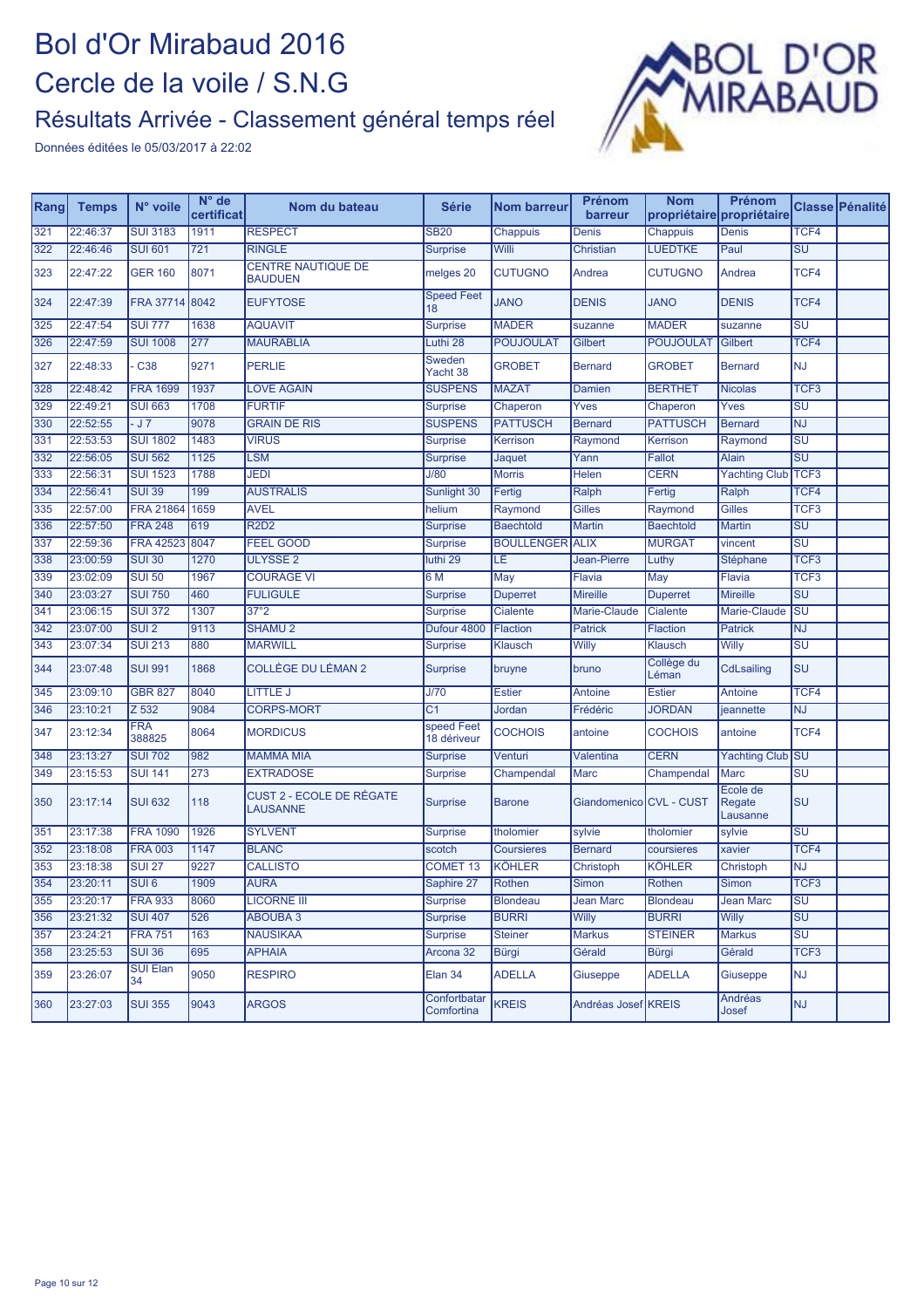

| Rang | <b>Temps</b> | N° voile         | $N^{\circ}$ de<br>certificat | Nom du bateau             | <b>Série</b>                        | <b>Nom</b><br>barreur               | <b>Prénom</b><br>barreur | <b>Nom</b><br>propriétaire                | Prénom<br>propriétaire            |                                   | Classe Pénalité |
|------|--------------|------------------|------------------------------|---------------------------|-------------------------------------|-------------------------------------|--------------------------|-------------------------------------------|-----------------------------------|-----------------------------------|-----------------|
| 361  | 23:29:28     | Z 67             | 9234                         | <b>SUPERTREMPE</b>        | <b>Flying</b><br>Forty              | <b>MARTIN</b>                       | Pierre-Louis             | <b>MARTIN</b>                             | Pierre-Louis                      | <b>NJ</b>                         |                 |
| 362  | 23:29:44     | Z 570            | 303                          | <b>CRACOUCASS</b>         | Rêve de<br>Mer                      | <b>DESLEX</b>                       | René                     | <b>DESLEX</b>                             | René                              | TCF4                              |                 |
| 363  | 23:30:14     | <b>SUI 18</b>    | 663                          | <b>ASKARO</b>             | <b>Toucan</b>                       | <b>Malsot</b>                       | <b>Olivier</b>           | <b>Malsot</b>                             | <b>Olivier</b>                    | TCF <sub>2</sub>                  |                 |
| 364  | 23:30:29     | <b>SUI 339</b>   | 1897                         | <b>VAEGA</b>              | Sunlight 30                         | Girardet                            | Alexandre                | <b>ARBET-ENGELS</b>                       | <b>Vincent</b>                    | TCF <sub>3</sub>                  |                 |
| 365  | 23:30:31     | <b>FRA 53</b>    | 9087                         | <b>GALOPIN</b>            | Flying<br>Forty                     | <b>AUDIBERT</b>                     | Hervé                    | <b>AUDIBERT</b>                           | Hervé                             | <b>NJ</b>                         |                 |
| 366  | 23:31:34     | Z 978            | 1034                         | SAMBUCCO2                 | J/24                                | <b>MICHAUD</b>                      | Guy                      | <b>MICHAUD</b>                            | Guy                               | TCF4                              |                 |
| 367  | 23:32:19     | <b>SUI 000</b>   | 9248                         | <b>SAMARCANDE</b>         | C <sub>1</sub>                      | <b>KOHLER</b>                       | Stephane                 | <b>Association "Les</b><br>amis du Léman" |                                   | <b>NJ</b>                         |                 |
| 368  | 23:32:50     | <b>SUI 100</b>   | 1881                         | <b>KAIROS</b>             | <b>DEHLER</b><br>32                 | <b>TSCHEULIN</b>                    | <b>Christian</b>         | <b>TSCHEULIN</b>                          | Christian                         | TCF <sub>3</sub>                  |                 |
| 369  | 23:34:23     | <b>SUI 1807</b>  | 1011                         | <b>CYGNOS</b>             | J/24                                | <b>BRUNISHOLZ</b>                   | Pierre                   | <b>BRUNISHOLZ</b>                         | Pierre                            | TCF4                              |                 |
| 370  | 23:35:37     | <b>SUI 37410</b> | 8070                         | <b>SPEEDY GONZALES</b>    | Speedfeet                           | Muzzolini                           | Fabio                    | <b>Muzzolini</b>                          | Fabio                             | TCF4                              |                 |
| 371  | 23:35:58     | <b>SUI 2338</b>  | 660                          | <b>DAPHNIS</b>            | Dehler 36<br><b>CWS</b>             | <b>Bleicken</b>                     | Peter                    | <b>Bleicken</b>                           | Peter                             | TCF3                              |                 |
| 372  | 23:36:48     | Z 321            | 1624                         | <b>CARIACOU</b>           | Dehler 34                           | <b>Meylan</b>                       | Pierre-Alain             | Meylan                                    | Pierre-Alain                      | TCF4                              |                 |
| 373  | 23:37:22     | Z 19             | 9116                         | <b>CHAFOUIN</b>           | Moser <sub>m2</sub>                 | <b>MARTI</b>                        | Roger                    | <b>MARTI</b>                              | Roger                             | <b>NJ</b>                         |                 |
| 374  | 23:38:11     | <b>SUI 990</b>   | 1866                         | <b>COLLÈGE DU LÉMAN 1</b> | <b>Surprise</b>                     | CDL                                 | cdl                      | <b>CDL</b>                                | cdl                               | $\overline{\mathsf{S}\mathsf{U}}$ |                 |
| 375  | 23:39:04     | <b>SUI 55</b>    | 484                          | <b>CÉLOFAN</b>            | Dehler 31                           | <b>Bamat</b>                        | André                    | <b>Bamat</b>                              | André                             | TCF <sub>3</sub>                  |                 |
| 376  | 23:55:13     | Z8               | 464                          | <b>SYSIPHUS</b>           | Dragon                              | Nordmann                            | Hervé                    | Nordmann                                  | Hervé                             | TCF4                              |                 |
| 377  | 23:59:20     | <b>SUI 38</b>    | 881                          | <b>TOKO</b>               | Toucan                              | Poncet                              | Philippe                 | Poncet                                    | Philippe                          | TCF <sub>2</sub>                  | 180 min.        |
| 378  | 24:01:13     | $-0$             | 9231                         | <b>FILVEROU</b>           | <b>MAXUS 26</b>                     | <b>STRAHM</b>                       | Philippe                 | <b>STRAHM</b>                             | Philippe                          | <b>NJ</b>                         |                 |
| 379  | 24:05:26     | <b>SUI 536</b>   | 9264                         | <b>BLEU DESIR</b>         | <b>Surprise</b>                     | <b>Baier</b>                        | <b>Bernhard</b>          | <b>CLUB DE</b><br>VOILE NESTLÉ            | <b>ASLN</b>                       | SU                                |                 |
| 380  | 24:07:24     | <b>SUI 728</b>   | 1837                         | <b>JAT</b>                | <b>Surprise</b>                     | Gleixner                            | Ralf                     | Gleixner                                  | Ralf                              | $\overline{\mathsf{S}\mathsf{U}}$ |                 |
| 381  | 24:09:00     | <b>SUI 482</b>   | 222                          | <b>NEMO</b>               | <b>Surprise</b>                     | <b>Bossy</b>                        | <b>Didier</b>            | <b>URBEN</b>                              | qilles                            | $\overline{\mathsf{S}\mathsf{U}}$ |                 |
| 382  | 24:10:39     | <b>SUI 612</b>   | 844                          | <b>ALLEGRO VIVACE</b>     | <b>Surprise</b>                     | <b>Kössler</b>                      | <b>Sibylle</b>           | <b>KÖSSLER</b>                            | Marie-Christine SU                |                                   |                 |
| 383  | 24:12:29     | $-361$           | 9023                         | <b>OCEAN</b>              | oceanis36                           | <b>RESNIKOFF</b>                    | françoise                | <b>RESNIKOFF</b>                          | françoise                         | <b>NJ</b>                         |                 |
| 384  | 24:26:37     | <b>SUI 651</b>   | 606                          | <b>FLEUR DE SEL</b>       | <b>Surprise</b>                     | <b>Schaad</b>                       | Olivier                  | <b>Schaad</b>                             | Olivier                           | $\overline{\mathsf{S}\mathsf{U}}$ |                 |
| 385  | 24:27:20     | <b>SUI 616</b>   | 9229                         | <b>DOUBLE SIX</b>         | <b>Surprise</b>                     | Guignet                             | Vincent                  | <b>RAETZO</b>                             | Marc-André                        | $\overline{\mathsf{S}\mathsf{U}}$ |                 |
| 386  | 24:28:41     | <b>FRA 424</b>   | 8068                         | ADH <sub>4</sub>          | Diam 24<br>OD                       | Zufferey                            | André                    | <b>ADH</b> inotec                         | <b>Vianney</b><br><b>ANCELLIN</b> | M <sub>2</sub>                    |                 |
| 387  | 24:41:26     | <b>SUI 561</b>   | 561                          | <b>FREYJA</b>             | Mistral 6.50 Walter                 |                                     | <b>Maximilien</b>        | Walter                                    | <b>Nicolas</b>                    | TCF4                              |                 |
| 388  | 24:47:24     | <b>SUI 281</b>   | 1795                         | <b>TIGUIDOU</b>           | Sprinto                             | Canepa                              | Francisco                | Canepa                                    | Francisco                         | TCF4                              | 60 min.         |
| 389  | 24:47:37     | <b>FRA 38286</b> | 8048                         | <b>SUPER FEET</b>         | Speed<br>Feet 18                    | Combet                              | François                 | Combet                                    | François                          | TCF4                              |                 |
| 390  | 24:56:42     | GBR <sub>5</sub> | 1786                         | SK <sub>2</sub>           | SK <sub>2</sub> One<br>Design       | <b>OLIVA-VELEZ</b><br><b>HERBIN</b> | Ignacio                  | <b>OLIVA-VELEZ</b><br><b>HERBIN</b>       | Ignacio                           | TCF <sub>3</sub>                  |                 |
| 391  | 24:56:57     | <b>SUI 442</b>   | 813                          | <b>CROIX DU SUD</b>       | <b>Surprise</b>                     | Chatelain                           | René                     | <b>GILLES</b>                             | <b>Urben</b>                      | $\overline{\mathsf{S}\mathsf{U}}$ |                 |
| 392  | 24:59:15     | <b>SUI 742</b>   | 1494                         | <b>JOLLY JUMPER</b>       | J/24                                | <b>D'Ambrosio</b>                   | <b>Stefano</b>           | <b>D'Ambrosio</b>                         | <b>Stefano</b>                    | TCF4                              |                 |
| 393  | 25:09:53     | <b>FRA 4218</b>  | 1425                         | <b>BEIJA FLOR</b>         |                                     | Gib Sea 92 DURRWELL                 | Jean-Claude              | <b>DURRWELL</b><br><b>TREVAS</b>          | <b>Nadine</b>                     | TCF4                              |                 |
| 394  | 25:15:25     | SUI <sub>2</sub> | 1940                         | <b>MARGO</b>              | Daydream<br>300                     | <b>JENNI</b>                        | <b>Martin</b>            | <b>JENNI</b>                              | <b>Martin</b>                     | TCF3                              |                 |
| 395  | 25:20:41     | <b>SUI 232</b>   | 724                          | <b>FORTITOU</b>           | Granada<br>31                       | Jacot                               | Pierre                   | Jacot                                     | Pierre                            | TCF4                              |                 |
| 396  | 25:21:44     | $-F-3$           | 8037                         | <b>FARIBOLES</b>          | <b>BO 28</b>                        | <b>CONSTANT</b>                     | <b>Stephane</b>          | <b>CONSTANT</b>                           | <b>Stephane</b>                   | TCF <sub>3</sub>                  |                 |
| 397  | 25:22:44     | <b>SUI 1994</b>  | 817                          | <b>BLUE SEA</b>           | Jeanneau<br>Sun<br>Odyssey<br>36.2  | Delarue                             | Olivier                  | <b>Delarue</b>                            | Olivier                           | TCF <sub>3</sub>                  |                 |
| 398  | 25:26:41     | <b>SUI 0001</b>  | 1961                         | <b>OCEANE</b>             | Conati 31                           | Aeschbacher                         | Raphaël                  | Aeschbacher                               | Raphaël                           | TCF <sub>3</sub>                  |                 |
| 399  | 25:29:54     | <b>SUI 211</b>   | 1615                         | <b>EXCUSEME</b>           | <b>Beneteau</b><br><b>First 211</b> | <b>Bochmann</b>                     | <b>Marianne</b>          | <b>Bochmann</b>                           | Frank                             | TCF4                              |                 |
| 400  | 25:29:58     | <b>SUI 153</b>   | 9046                         | <b>QUOI D'AUTRE?</b>      | S30                                 | <b>GANDER</b>                       | <b>PHILIPPE</b>          | <b>GANDER</b>                             | <b>PHILIPPE</b>                   | <b>NJ</b>                         |                 |
|      |              |                  |                              |                           |                                     |                                     |                          |                                           |                                   |                                   |                 |